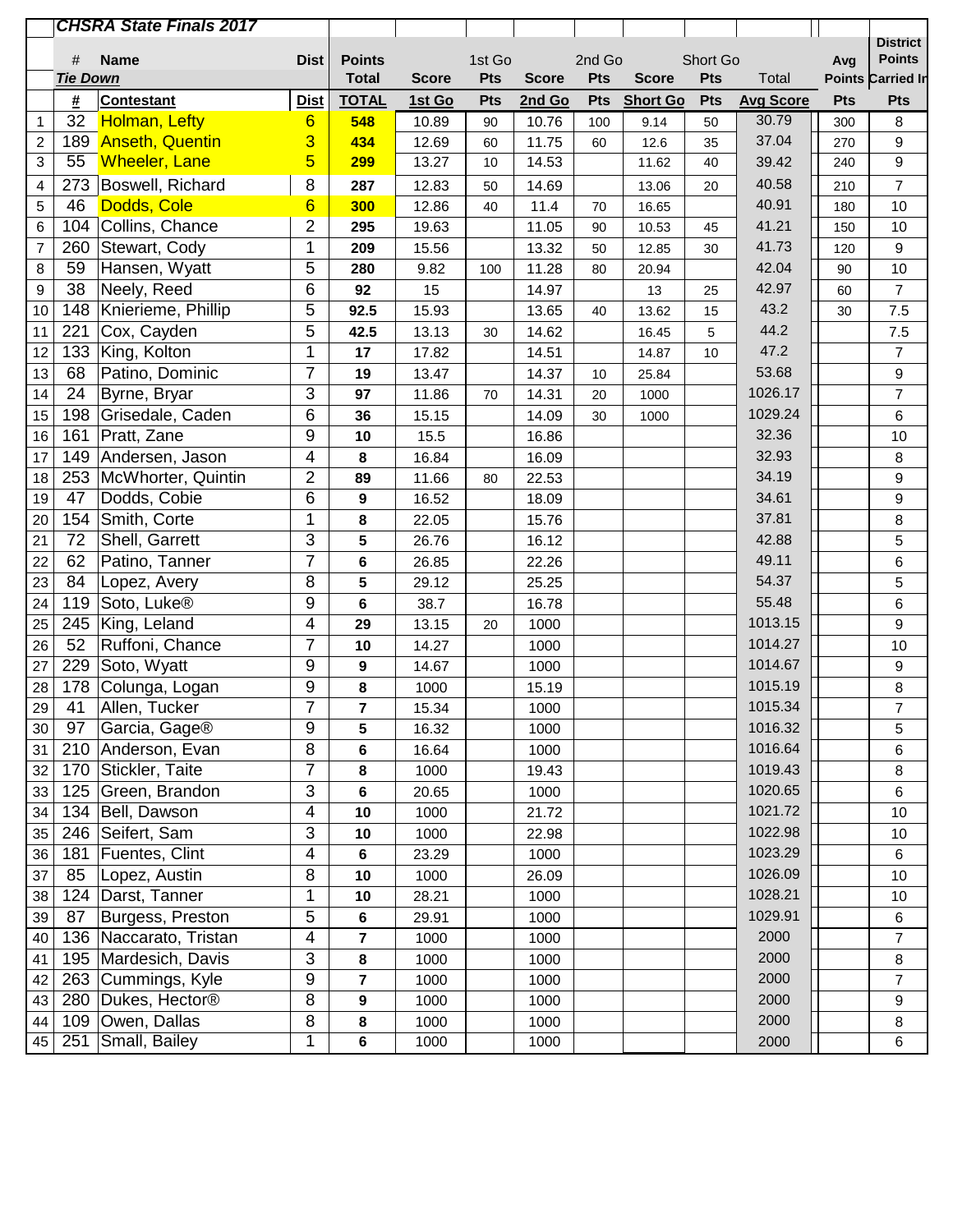|             |                 | <b>CHSRA State Finals 2017</b> |                |                         |              |        |              |        |                 |                 |                  |                    |                  |
|-------------|-----------------|--------------------------------|----------------|-------------------------|--------------|--------|--------------|--------|-----------------|-----------------|------------------|--------------------|------------------|
|             |                 |                                |                |                         |              |        |              |        |                 |                 |                  |                    | <b>District</b>  |
|             | #               | <b>Name</b>                    | <b>Dist</b>    | <b>Points</b>           |              | 1st Go |              | 2nd Go |                 | Short Go        |                  | Avg<br>נמדט מחקונט | <b>Points</b>    |
|             |                 |                                |                |                         |              |        |              |        |                 |                 |                  |                    | <b>E FIIVALO</b> |
|             |                 |                                |                | <b>Points</b>           | <b>Score</b> | 1st Go | <b>Score</b> | 2nd Go | <b>Score</b>    | <b>Short Go</b> | <b>Total</b>     | <b>AVG</b>         | <b>District</b>  |
|             |                 |                                |                |                         |              |        |              |        |                 |                 |                  |                    | <b>Points</b>    |
|             |                 | <b>Steer Wrestling</b>         |                | <b>Total</b>            | 1st Rnd      | Pts    | 2nd Rnd      | Pts    | <b>Short Go</b> | Pts             | <b>Avg Score</b> | <b>PTS</b>         | Carried In       |
| 1           | 170             | <b>Stickler, Taite</b>         | $\overline{7}$ | 364                     | 9.53         | 10     | 9.07         | 10     | 8.31            | 35              | 26.91            | 300                | 9                |
| $\mathbf 2$ | 41              | <b>Allen, Tucker</b>           | $\overline{7}$ | 455                     | 5.8          | 100    | 6.49         | 60     | 15.94           | 15              | 28.23            | 270                | 10               |
| 3           | 194             | Minton, Bryor                  | $\overline{1}$ | 338                     | 12.98        |        | 6.36         | 70     | 10.33           | 25              | 29.67            | 240                | 3                |
| 4           | 35              | Hice, Ronan                    | 5              | 310                     | 7.97         | 40     | 16.37        |        | 6.26            | 50              | 30.6             | 210                | 10               |
| 5           | 125             | Green, Brandon                 | 3              | 365                     | 6.31         | 90     | 5.94         | 90     | 1000            |                 | 1012.25          | 180                | $\overline{5}$   |
| 6           | 59              | Hansen, Wyatt                  | 5              | 276                     | 1000         |        | 6.14         | 80     | 6.93            | 40              | 1013.07          | 150                | $\overline{6}$   |
| 7           | 85              | Lopez, Austin                  | $\overline{8}$ | $\overline{215}$        | 1000         |        | 7.65         | 40     | 6.88            | 45              | 1014.53          | 120                | 10               |
| 8           | 143             | Watkins, Trent <sup>®</sup>    | $\mathbf{1}$   | $\frac{1}{175}$         | 6.47         | 80     | 9.34         |        | 1000            |                 | 1015.81          | 90                 | $\overline{5}$   |
| 9           | 146             | <b>Baker, Trey</b>             | 5              | 128                     | 1000         |        | 7.67         | 30     | 10.01           | 30              | 1017.68          | 60                 | $\overline{8}$   |
| 10          | 260             | Stewart, Cody                  | 1              | 108                     | 7.12         | 50     | 1000         |        | 13.35           | 20              | 1020.47          | 30                 | $\overline{8}$   |
| 11          | 136             | Naccarato, Tristan             | 4              | $\overline{70}$         | 6.85         | 60     | 23.75        |        | 1000            |                 | 1030.6           |                    | 10               |
| 12          | 230             | Peterson, Grant                | 5              | 109                     | 1000         |        | 4.94         | 100    | 1000            |                 | 2004.94          |                    | $\boldsymbol{9}$ |
| 13          | 154             | Smith, Corte                   | 1              | 76                      | 6.6          | 70     | 1000         |        | 1000            |                 | 2006.6           |                    | $6\phantom{1}6$  |
| 14          | 241             | Fariss, Gregory <sup>®</sup>   | $\overline{7}$ | $\overline{56}$         | 1000         |        | 7.32         | 50     | 1000            |                 | 2007.32          |                    | 6                |
| 15          | 129             | Banister, James                | $\mathbf{1}$   | $\overline{24}$         | 1000         |        | 7.7          | 20     | 1000            |                 | 2007.7           |                    | 4                |
| 16          | 52              | Ruffoni, Chance                | $\overline{7}$ | 37                      | 8.07         | 30     | 1000         |        |                 |                 | 1008.07          |                    | $\overline{7}$   |
| 17          | 251             | Small, Bailey                  | $\mathbf 1$    | $\overline{30}$         | 8.23         | 20     | 1000         |        |                 |                 | 1008.23          |                    | 10               |
| 18          | 195             | Mardesich, Davis               | 3              | $\overline{10}$         | 1000         |        | 11.97        |        |                 |                 | 1011.97          |                    | 10               |
| 19          | $\overline{23}$ | Usher, Ethan                   | $\overline{7}$ | 8                       | 1000         |        | 14.58        |        |                 |                 | 1014.58          |                    | 8                |
| 20          | 119             | Soto, Luke <sup>®</sup>        | 9              | 9                       | 17.07        |        | 1000         |        |                 |                 | 1017.07          |                    | $\overline{9}$   |
| 21          | 130             | Heitman, Caleb                 | 1              | 9                       | 17.81        |        | 1000         |        |                 |                 | 1017.81          |                    | $\overline{9}$   |
| 22          | 275             | Becker, George                 | 3              | $\overline{7}$          | 18.07        |        | 1000         |        |                 |                 | 1018.07          |                    | $\overline{7}$   |
| 23          | 72              | Shell, Garrett                 | 3              | 9                       | 1000         |        | 1000         |        |                 |                 | 2000             |                    | 9                |
| 24          | 55              | Wheeler, Lane                  | $\overline{5}$ | $\overline{7}$          | 1000         |        | 1000         |        |                 |                 | 2000             |                    | $\overline{7}$   |
| 25          | $\overline{73}$ | Martin, Blane                  | 3              | 8                       | 1000         |        | 1000         |        |                 |                 | 2000             |                    | $\overline{8}$   |
| 26          | 138             | Bourdet, Garrett               | $\overline{4}$ | 9                       | 1000         |        | 1000         |        |                 |                 | 2000             |                    | $\overline{9}$   |
| 27          | 229             | Soto, Wyatt                    | 9              | 10                      | 1000         |        | 1000         |        |                 |                 | 2000             |                    | $\overline{10}$  |
| 28          | 200             | Gorden, Jacey                  | 1              | $\overline{\mathbf{7}}$ | 1000         |        | 1000         |        |                 |                 | 2000             |                    | $\overline{7}$   |
| 29          | 84              | Lopez, Avery                   | 8              | 9                       | 1000         |        | 1000         |        |                 |                 | 2000             |                    | 9                |
|             |                 |                                |                |                         |              |        |              |        |                 |                 |                  |                    |                  |
|             |                 |                                |                |                         |              |        |              |        |                 |                 |                  |                    |                  |
|             |                 |                                |                |                         |              |        |              |        |                 |                 |                  |                    |                  |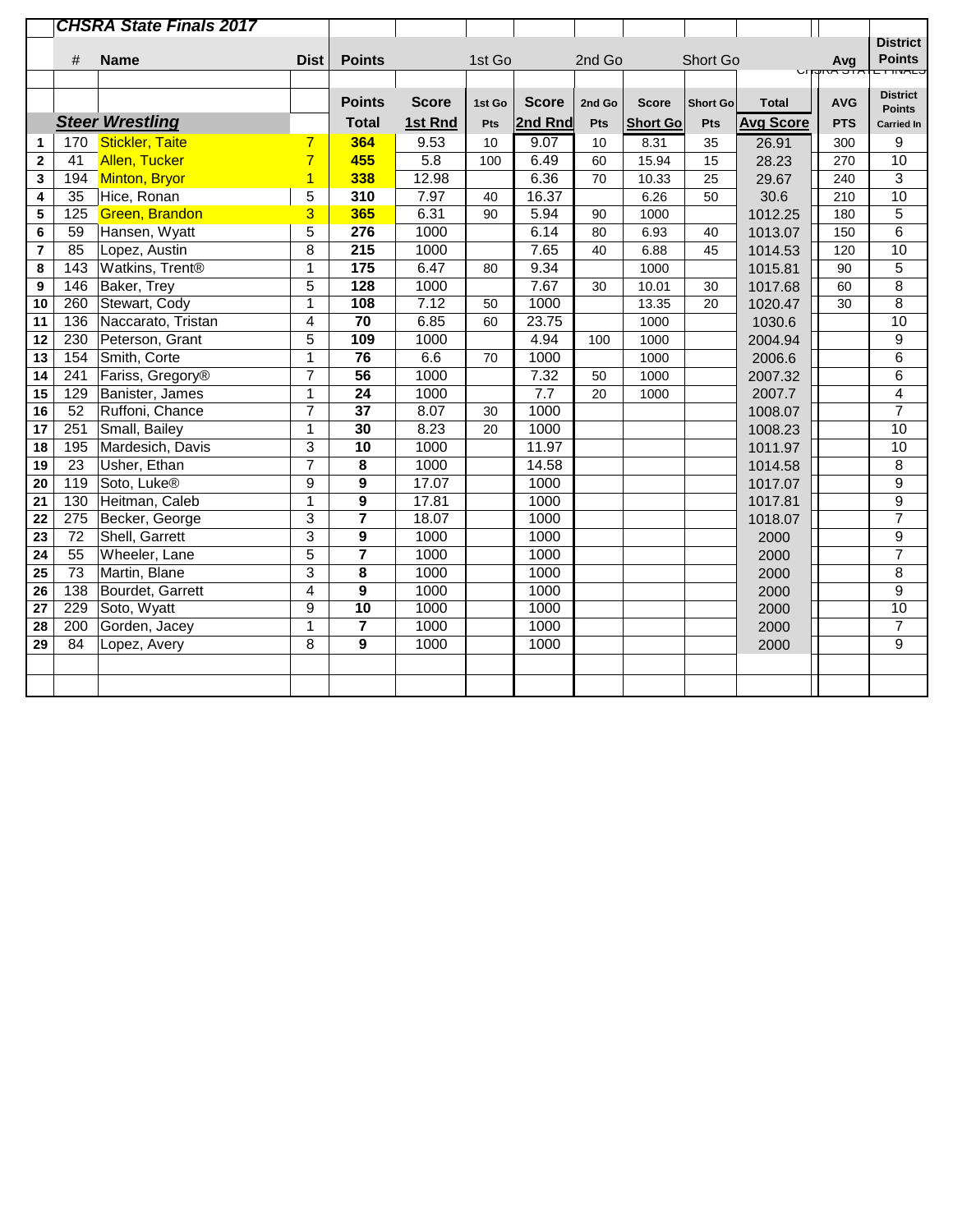|                          |     | <b>CHSRA State Finals 2017</b> |                 |                |                  |        |              |        |                 |                 |                  |            |                                  |
|--------------------------|-----|--------------------------------|-----------------|----------------|------------------|--------|--------------|--------|-----------------|-----------------|------------------|------------|----------------------------------|
|                          | #   | <b>Name</b>                    | <b>Dist</b>     | <b>Points</b>  |                  | 1st Go |              | 2nd Go |                 | Short Go        |                  |            | <b>District</b><br><b>Points</b> |
|                          |     |                                |                 |                |                  |        |              |        |                 |                 |                  | Avg        | <b>District</b>                  |
|                          |     |                                |                 | <b>Points</b>  | <b>Score</b>     | 1st Go | <b>Score</b> | 2nd Go | <b>Score</b>    | <b>Short Go</b> | <b>Total</b>     | <b>AVG</b> | <b>Points</b>                    |
|                          |     | <b>Bare Back</b>               |                 | <b>Total</b>   | 1st Rnd          | Pts    | 2nd Rnd      | Pts    | <b>Short Go</b> | Pts             | <b>Avg Score</b> | <b>PTS</b> | <b>Carried In</b>                |
| 1                        |     | 127 Siller, Jonathan           | 3               | 544            | 66               | 85     | 72           | 100    | 66              | 50              | 204              | 300        | 9                                |
| $6\phantom{1}6$          |     | 185 Pool, Cauy                 | 1               | 475            | 58               | 70     | 63           | 80     | 65              | 45              | 186              | 270        | 10                               |
| 5                        |     | 217 Rose, Chase                | 3               | 425            | 66               | 85     | 68           | 90     | 0               |                 | 134              | 240        | 10                               |
| $\overline{\mathbf{4}}$  | 136 | <b>Naccarato, Tristan</b>      | 4               | 350            | 49               | 60     | 48           | 70     | $\mathsf 0$     |                 | 97               | 210        | 10                               |
| $\mathbf 3$              | 96  | Montijo, Karson                | 6               | 290            | 73               | 100    | 0            |        | 0               |                 | 73               | 180        | 10                               |
| $\overline{2}$           | 85  | Lopez, Austin                  | 8               | 220            | $\mathbf 0$      |        | 45           | 60     | 0               |                 | 45               | 150        | 10                               |
| $\overline{7}$           | 272 | Hall, Hunter <sup>®</sup>      | 8               | 179            | 26               | 50     | 0            |        | 0               |                 | 26               | 120        | 9                                |
|                          |     |                                |                 |                |                  |        |              |        |                 |                 |                  |            |                                  |
|                          |     |                                |                 | <b>Points</b>  | <b>Score</b>     | 1st Go | <b>Score</b> | 2nd Go | <b>Score</b>    | Short Go        | <b>Total</b>     | <b>AVG</b> | <b>District</b><br><b>Points</b> |
|                          |     | <b>Saddle Bronc</b>            |                 | <b>Total</b>   | 1st Rnd          | Pts    | 2nd Rnd      | Pts    | <b>Short Go</b> | Pts             | <b>Avg Score</b> | <b>PTS</b> | <b>Carried In</b>                |
| 1                        | 32  | <b>Holman, Lefty</b>           | 6               | 555            | 74               | 100    | 75           | 100    | 70              | 45              | 219              | 300        | 10                               |
| $\sqrt{2}$               |     | 198 Grisedale, Caden           | $6\phantom{1}6$ | 439            | 42               | 70     | 56           | 50     | 60              | 40              | 158              | 270        | 9                                |
| 3                        | 38  | <b>Neely, Reed</b>             | $6\overline{6}$ | 388            | $\pmb{0}$        |        | 72           | 90     | 76              | 50              | 148              | 240        | 8                                |
| $\overline{\mathbf{4}}$  | 261 | <b>Mebane, Karson</b>          | $6\phantom{1}6$ | 376            | 63               | 90     | 63           | 70     | 0               |                 | 126              | 210        | 6                                |
| 5                        | 253 | McWhorter, Quintin             | 2               | 270            | $\pmb{0}$        |        | 65           | 80     | 0               |                 | 65               | 180        | 10                               |
| 6                        | 195 | Mardesich, Davis               | 3               | 219            | $\mathbf 0$      |        | 61           | 60     | 0               |                 | 61               | 150        | 9                                |
| $\overline{\mathcal{I}}$ | 96  | Montijo, Karson                | 6               | 207            | 45               | 80     | 0            |        | 0               |                 | 45               | 120        | $\overline{7}$                   |
| $\bf 8$                  | 251 | Small, Bailey                  | $\mathbf{1}$    | 10             | $\pmb{0}$        |        | 0            |        |                 |                 | 0                |            | 10                               |
| $\boldsymbol{9}$         | 138 | Bourdet, Garrett               | 4               | 4              | 0                |        | 0            |        |                 |                 | 0                |            | 4                                |
| $10$                     | 182 | Fuentes, Blake                 | 4               | 5              | $\mathbf 0$      |        | 0            |        |                 |                 | 0                |            | 5                                |
| 11                       | 230 | Peterson, Grant                | 5               | 9              | $\pmb{0}$        |        | 0            |        |                 |                 | 0                |            | 9                                |
| 12                       | 86  | Johnson, Caleb                 | 4               | $\overline{7}$ | $\boldsymbol{0}$ |        | 0            |        |                 |                 | 0                |            | $\overline{7}$                   |
| 13                       | 263 | Cummings, Kyle                 | 9               | 10             | $\pmb{0}$        |        | 0            |        |                 |                 | 0                |            | 10                               |
| 14                       | 83  | Lake, Taylor                   | 3               | $\overline{7}$ | $\pmb{0}$        |        | 0            |        |                 |                 | 0                |            | $\overline{7}$                   |
| 15                       | 281 | Guthrie, Joey                  | 3               | 5              | $\pmb{0}$        |        | $\mathsf 0$  |        |                 |                 | 0                |            | 5                                |
| 16                       | 17  | Holman, Payson                 | 6               | 5              | $\boldsymbol{0}$ |        | 0            |        |                 |                 | 0                |            | 5                                |
| 17                       | 208 | Hurley, Twyster                | 4               | 10             | 0                |        | 0            |        |                 |                 | 0                |            | 10                               |
| 18                       | 35  | Hice, Ronan                    | 5               | 10             | $\boldsymbol{0}$ |        | 0            |        |                 |                 | 0                |            | 10                               |
| 19                       |     | 136   Naccarato, Tristan       | 4               | 9              | 0                |        | 0            |        |                 |                 | 0                |            | 9                                |
| $20\,$                   | 189 | Anseth, Quentin                | 3               | 10             | $\mathbf 0$      |        | 0            |        |                 |                 | 0                |            | 10                               |
| 21                       | 164 | Cronin, Blake                  | 4               | 8              | 0                |        | 0            |        |                 |                 | $\mathbf 0$      |            | $\bf 8$                          |
| 22                       | 122 | Anderson, Riley                | 3               | 6              | $\pmb{0}$        |        | 0            |        |                 |                 | $\mathbf 0$      |            | 6                                |
| 23                       | 271 | Rianda, Mason <sup>®</sup>     | 4               | 6              | $\pmb{0}$        |        | 0            |        |                 |                 | $\pmb{0}$        |            | 6                                |
|                          |     |                                |                 |                |                  |        |              |        |                 |                 |                  |            |                                  |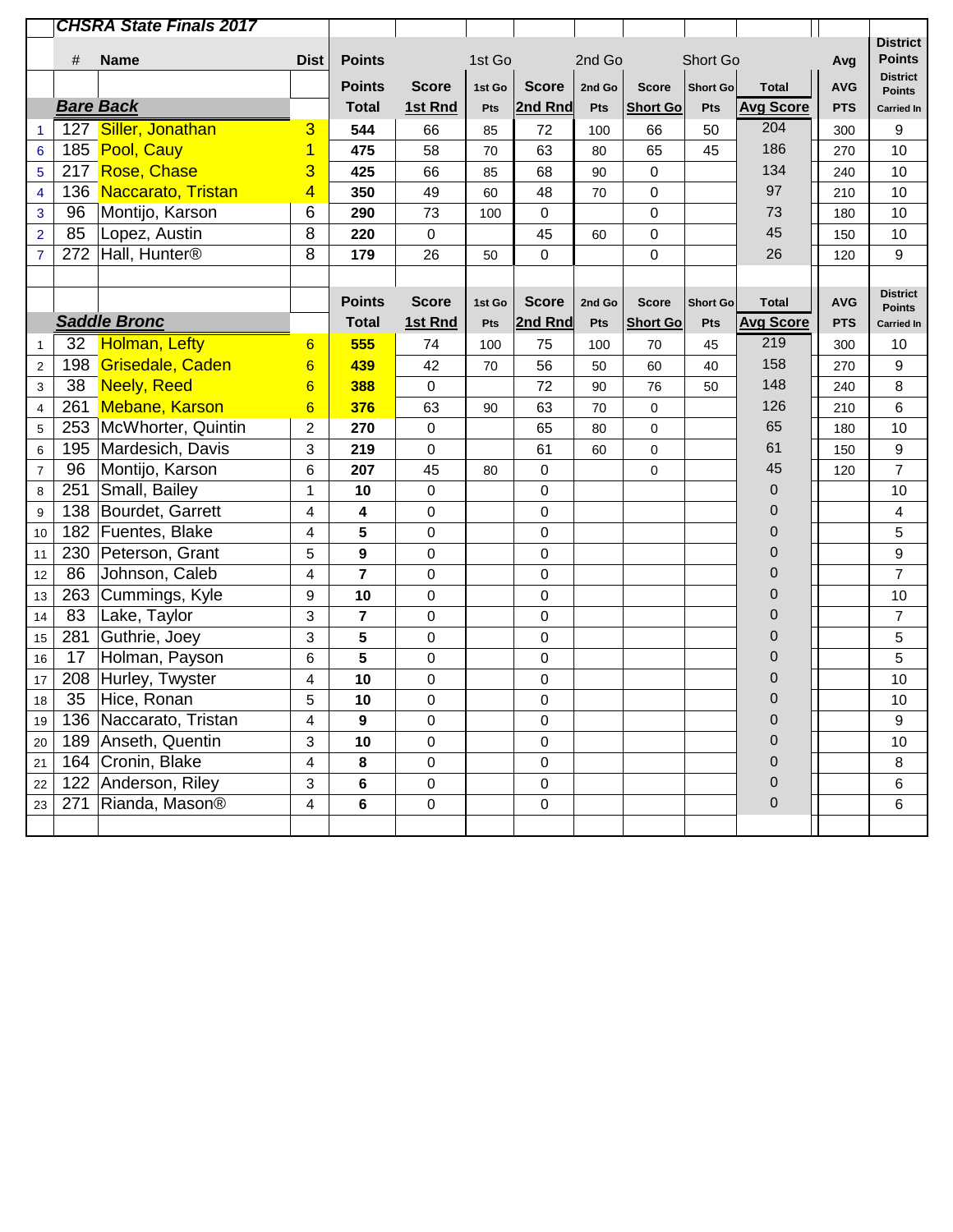|                 |                  | <b>CHSRA State Finals 2017</b> |                                                |                         |              |                 |                   |                 |                 |                 |                  |                  |                                  |
|-----------------|------------------|--------------------------------|------------------------------------------------|-------------------------|--------------|-----------------|-------------------|-----------------|-----------------|-----------------|------------------|------------------|----------------------------------|
|                 |                  |                                |                                                |                         |              |                 |                   |                 |                 |                 |                  |                  | <b>District</b>                  |
|                 | #                | <b>Name</b>                    | <b>Dist</b>                                    | <b>Points</b>           |              | 1st Go          |                   | 2nd Go          |                 | Short Go        |                  | Avg              | <b>Points</b>                    |
|                 |                  |                                |                                                | <b>Points</b>           | <b>Score</b> | 1st Go          | <b>Score</b>      | 2nd Go          | <b>Score</b>    | Short Go        | <b>Total</b>     | <b>AVG</b>       | <b>District</b><br><b>Points</b> |
|                 |                  | <b>Team Roping</b>             |                                                | <b>Total</b>            | 1st Rnd      | Pts             | 2nd Rnd           | Pts             | <b>Short Go</b> | Pts             | <b>Avg Score</b> | <b>PTS</b>       | <b>Carried In</b>                |
| $\mathbf{1}$    | 54               | Redfeairn, Wilson®             | $6\overline{}$                                 | 439                     | 10.19        | 40              | 8.81              | 40              | 8.53            | 50              | 27.53            | 300              | $\boldsymbol{9}$                 |
| $\mathbf{1}$    | 261              | Mebane, Karson                 | $*6$                                           | 439                     | 10.19        | 40              | 8.81              | 40              | 8.53            | 50              | 27.53            | 300              | 9                                |
| $\overline{2}$  | 85               | Lopez, Austin                  | $\overline{8}$                                 | 427                     | 8.81         | 60              | 8.42              | 50              | 11.51           | 40              | 28.74            | $\overline{270}$ | $\overline{7}$                   |
| $\overline{2}$  | 84               | Lopez, Avery                   | $*8$                                           | 427                     | 8.81         | 60              | 8.42              | 50              | 11.51           | 40              | 28.74            | 270              | $\overline{7}$                   |
| $\overline{3}$  | 77               | George, Rylee                  | $5\overline{)}$                                | 314.5                   | 13.2         |                 | 9.66              | 20              | 8.86            | 45              | 31.72            | 240              | 9.5                              |
| $\overline{3}$  | 55               | <b>Wheeler, Lane</b>           | $*5$                                           | 314.5                   | 13.2         |                 | 9.66              | 20              | 8.86            | 45              | 31.72            | 240              | 9.5                              |
| $\overline{4}$  | 16               | Oswald, Layton <sup>®</sup>    | 5                                              | 409.5                   | 7.42         | 90              | 7.79              | $\overline{70}$ | 20.8            | $\overline{30}$ | 36.01            | 210              | 9.5                              |
| $\overline{4}$  | 59               | Hansen, Wyatt                  | $*5$                                           | 409.5                   | 7.42         | $\overline{90}$ | 7.79              | $\overline{70}$ | 20.8            | $\overline{30}$ | 36.01            | $\overline{210}$ | $\overline{9.5}$                 |
| $\overline{5}$  | 194              | Minton, Bryor                  | $\mathbf{1}$                                   | 306                     | 6.75         | 100             | 11.19             |                 | 26.28           | $\overline{20}$ | 44.22            | 180              | $\overline{6}$                   |
| $\overline{5}$  | 124              | Darst, Tanner                  | $*_{1}$                                        | 307                     | 6.75         | 100             | 11.19             |                 | 26.28           | $\overline{20}$ | 44.22            | 180              | $\overline{7}$                   |
| $6\phantom{1}6$ | 98               | Lopez, Payton                  | 8                                              | 245                     | 9.77         | 50              | 16.5              |                 | 18.47           | $\overline{35}$ | 44.74            | 150              | 10                               |
| $\overline{6}$  | 280              | Dukes, Hector®                 | $\overline{\ }$ 8                              | 245                     | 9.77         | 50              | $\overline{16.5}$ |                 | 18.47           | $\overline{35}$ | 44.74            | 150              | 10                               |
| $\overline{7}$  | 109              | Owen, Dallas                   | 8                                              | $\overline{153}$        | 16.12        |                 | 13.84             |                 | 21.06           | $\overline{25}$ | 51.02            | 120              | $\bf 8$                          |
| $\overline{7}$  | 210              | Anderson, Evan                 | $*_{8}$                                        | 154                     | 16.12        |                 | 13.84             |                 | 21.06           | $\overline{25}$ | 51.02            | 120              | $\overline{9}$                   |
| $\overline{8}$  | 284              | McComas, Bennett®              | $\overline{8}$                                 | $\overline{114}$        | 13.97        |                 | 10.7              |                 | 29.82           | $\overline{15}$ | 54.49            | $\overline{90}$  | $\overline{9}$                   |
| $\overline{8}$  | 174              | Helton, Jace®                  | $\overline{\ }$ 8                              | $\overline{113}$        | 13.97        |                 | 10.7              |                 | 29.82           | 15              | 54.49            | 90               | $\overline{8}$                   |
| 9               | 87               | Burgess, Preston               | $\overline{5}$                                 | 187                     | 11.07        | 30              | 7.22              | 90              | 1000            |                 | 1018.29          | 60               | $\overline{7}$                   |
| $\overline{9}$  | $\overline{221}$ | Cox, Cayden                    | $*_{5}$                                        | 187                     | 11.07        | $\overline{30}$ | 7.22              | 90              | 1000            |                 | 1018.29          | 60               | $\overline{7}$                   |
| 10              | 66               | Smith, Makenzi®                | $\overline{2}$                                 | 46                      | 11.2         | 10              | 13.09             |                 | 1000            |                 | 1024.29          | $\overline{30}$  | 6                                |
| 10              | 204              | Smith, Tate                    | $*_{2}$                                        | 46                      | 11.2         | 10              | 13.09             |                 | 1000            |                 | 1024.29          | $\overline{30}$  | $\,6$                            |
| 11              | 184              | Bunting, Cole <sup>®</sup>     | $\mathbf{1}$                                   | 79                      | 8.06         | 70              | 16.44             |                 | 1000            |                 | 1024.5           |                  | $\overline{9}$                   |
| $\overline{11}$ | 209              | Moore, Clayton <sup>®</sup>    | $*_{1}$                                        | $\overline{76}$         | 8.06         | $\overline{70}$ | 16.44             |                 | 1000            |                 | 1024.5           |                  | $\overline{6}$                   |
| $\overline{12}$ | 15               | Mauro, Kelsey                  | 6                                              | $\overline{17}$         | 16.23        |                 | 10.03             | 10              | 1000            |                 | 1026.26          |                  | $\overline{7}$                   |
| $\overline{12}$ | $\overline{30}$  | Poole, Andee                   | $\overline{\overline{\phantom{0}}\phantom{0}}$ | $\overline{18}$         | 16.23        |                 | 10.03             | 10              | 1000            |                 | 1026.26          |                  | $\bf 8$                          |
| $\overline{13}$ | 69               | Machado, Emily                 | $\overline{2}$                                 | $\overline{\mathbf{7}}$ | 17.16        |                 | 10.1              |                 | 1000            |                 | 1027.26          |                  | $\overline{7}$                   |
| $\overline{13}$ | $\overline{36}$  | Moore, Lucy                    | $\overline{2}$                                 | $\overline{\mathbf{7}}$ | 17.16        |                 | 10.1              |                 | 1000            |                 | 1027.26          |                  | $\overline{7}$                   |
| $\overline{14}$ | $\overline{47}$  | Dodds, Cobie                   | 6                                              | 10                      | 14.86        |                 | 13.25             |                 | 1000            |                 | 1028.11          |                  | 10                               |
| $\overline{14}$ | 46               | Dodds, Cole                    | $\overline{\ }$ 6                              | $\overline{10}$         | 14.86        |                 | 13.25             |                 | 1000            |                 | 1028.11          |                  | $\overline{10}$                  |
| $\overline{15}$ | $\overline{91}$  | Johnson, Jaylee                | $\mathbf{1}$                                   | $\overline{\mathbf{7}}$ | 13.87        |                 | 15.69             |                 | 1000            |                 | 1029.56          |                  | $\overline{7}$                   |
| 15              | 251              | Small, Bailey                  | $*_{1}$                                        | $\overline{\mathbf{8}}$ | 13.87        |                 | 15.69             |                 | 1000            |                 | 1029.56          |                  | $\overline{8}$                   |
| 16              | 189              | Anseth, Quentin                | 3                                              | $\overline{9}$          | 21.94        |                 | 13.76             |                 |                 |                 | 35.7             |                  | $\overline{9}$                   |
| 16              | 188              | Anseth, Logan®                 | $*3$                                           | $\overline{\mathbf{9}}$ | 21.94        |                 | 13.76             |                 |                 |                 | 35.7             |                  | $\overline{9}$                   |
| $\overline{17}$ | $\overline{211}$ | Hagemann, MiKayla              | $\overline{5}$                                 | 86                      | 7.95         | 80              | 30.12             |                 |                 |                 | 38.07            |                  | $\overline{6}$                   |
| 17              | 173              | Senegal, Cameron®              | $*_{5}$                                        | 86                      | 7.95         | 80              | 30.12             |                 |                 |                 | 38.07            |                  | $\overline{6}$                   |
| $\overline{18}$ | $\overline{71}$  | Granlees, Trevor               | $\overline{3}$                                 | $\overline{30}$         | 11.14        | $\overline{20}$ | 33.64             |                 |                 |                 | 44.78            |                  | 10                               |
| $\overline{18}$ | 126              | Green, Colby <sup>®</sup>      | $\overline{\cdot}$ 3                           | $\overline{30}$         | 11.14        | $\overline{20}$ | 33.64             |                 |                 |                 | 44.78            |                  | 10                               |
| 19              | $\overline{203}$ | Preyer, Jessi                  | $\overline{2}$                                 | $\overline{9}$          | 32.14        |                 | 12.88             |                 |                 |                 | 45.02            |                  | $\overline{9}$                   |
| 19              | 253              | McWhorter, Quintin             | $*_{2}$                                        | $\overline{9}$          | 32.14        |                 | 12.88             |                 |                 |                 | 45.02            |                  | $\overline{9}$                   |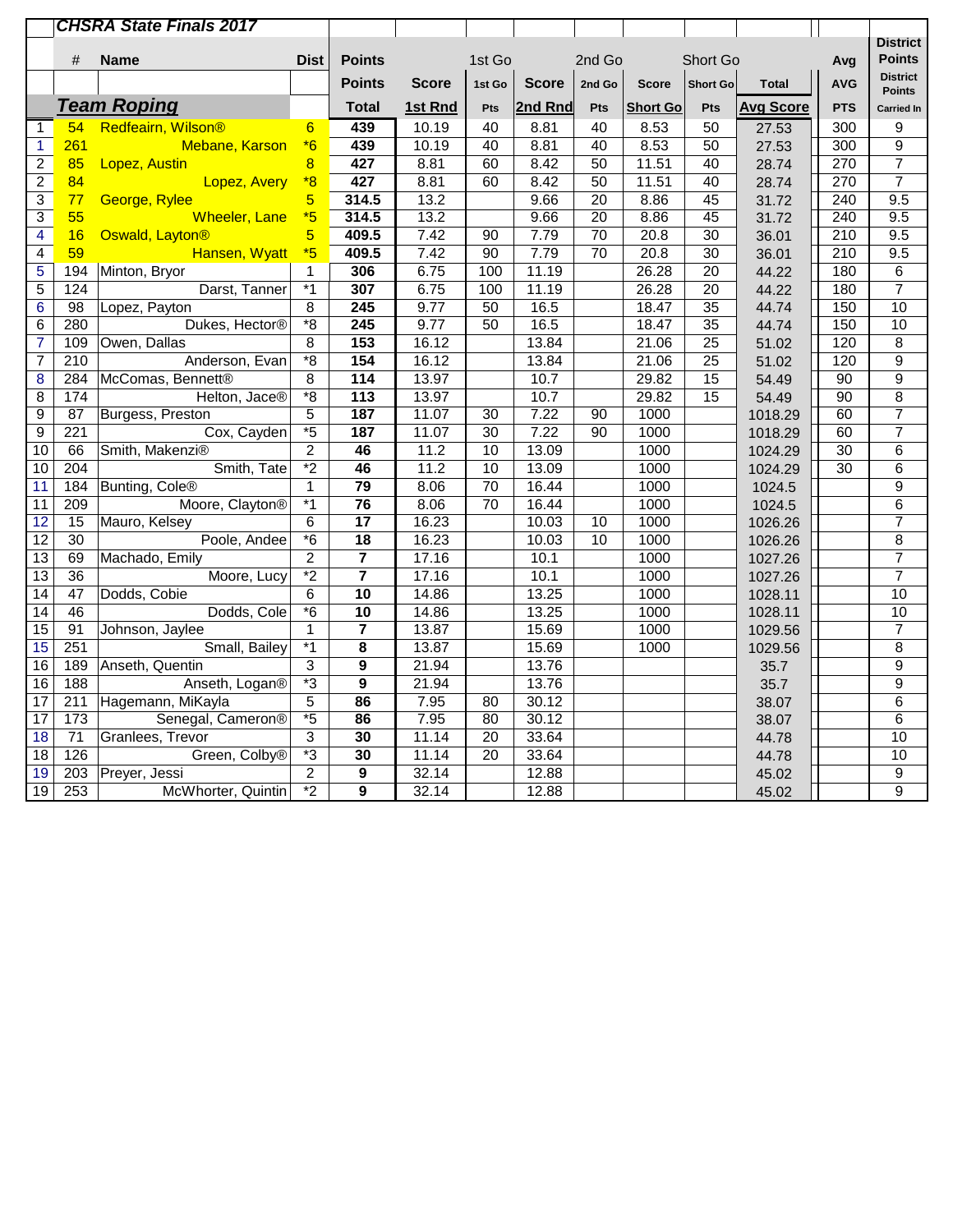|                 |                  | <b>CHSRA State Finals 2017</b> |                |                         |                   |        |       |                 |          |         |                                                           |                  |
|-----------------|------------------|--------------------------------|----------------|-------------------------|-------------------|--------|-------|-----------------|----------|---------|-----------------------------------------------------------|------------------|
|                 |                  |                                |                |                         |                   |        |       |                 |          |         |                                                           | <b>District</b>  |
|                 | #                | <b>Name</b>                    | <b>Dist</b>    | <b>Points</b>           |                   | 1st Go |       | 2nd Go          | Short Go |         | $\begin{bmatrix} \text{Avg} \\ \text{FPIM} \end{bmatrix}$ | <b>Points</b>    |
| 20              | 229              | Soto, Wyatt                    | 9              | 9.5                     | 31.5              |        | 25.79 |                 |          | 57.29   |                                                           |                  |
| $\overline{20}$ | 263              | Cummings, Kyle                 | $*9$           | 9.5                     | $\overline{31.5}$ |        | 25.79 |                 |          | 57.29   |                                                           | 9.5              |
| 21              | 25               | Machado, Cutter                | $\overline{7}$ | 110                     | 1000              |        | 5.6   | 100             |          | 1005.6  |                                                           | 10               |
| 21              | 52               | Ruffoni, Chance                | $*7$           | 110                     | 1000              |        | 5.6   | 100             |          | 1005.6  |                                                           | 10               |
| $\overline{22}$ | 107              | Wood, McKenna                  | $\overline{4}$ | $\overline{87}$         | 1000              |        | 7.54  | $\overline{80}$ |          | 1007.54 |                                                           | $\overline{7}$   |
| $\overline{22}$ | 136              | Naccarato, Tristan             | $*_{4}$        | 86                      | 1000              |        | 7.54  | $\overline{80}$ |          | 1007.54 |                                                           | $\,6$            |
| 23              | 38               | Neely, Reed                    | 6              | 66                      | 1000              |        | 7.95  | 60              |          | 1007.95 |                                                           | 6                |
| 23              | $\overline{32}$  | Holman, Lefty                  | $*6$           | 66                      | 1000              |        | 7.95  | 60              |          | 1007.95 |                                                           | 6                |
| $\overline{24}$ | $\overline{131}$ | Pereira, Jennifer              | 4              | 36                      | 1000              |        | 9.14  | $\overline{30}$ |          | 1009.14 |                                                           | 6                |
| $\overline{24}$ | 283              | Gozzelino, Lance               | $*_{4}$        | $\overline{37}$         | 1000              |        | 9.14  | $\overline{30}$ |          | 1009.14 |                                                           | $\overline{7}$   |
| $\overline{25}$ | 165              | Webb, Gabrielle                | $\overline{3}$ | $6\overline{6}$         | 1000              |        | 14.31 |                 |          | 1014.31 |                                                           | $6\overline{6}$  |
| 25              | 89               | Daniel, Colton                 | $*3$           | 6                       | 1000              |        | 14.31 |                 |          | 1014.31 |                                                           | $6\overline{6}$  |
| $\overline{26}$ | $\overline{277}$ | Simons, Clay                   | $\overline{7}$ | 8                       | 14.59             |        | 1000  |                 |          | 1014.59 |                                                           | $\overline{8}$   |
| $\overline{26}$ | 170              | Stickler, Taite                | $\overline{7}$ | 8                       | 14.59             |        | 1000  |                 |          | 1014.59 |                                                           | 8                |
| 27              | 258              | Gutsch, Jordan                 | $\overline{2}$ | 8                       | 14.73             |        | 1000  |                 |          | 1014.73 |                                                           | 8                |
| $\overline{27}$ | 104              | Collins, Chance                | $*_{2}$        | 8                       | 14.73             |        | 1000  |                 |          | 1014.73 |                                                           | 8                |
| 28              | 195              | Mardesich, Davis               | 3              | 8                       | 15.4              |        | 1000  |                 |          | 1015.4  |                                                           | 8                |
| $\overline{28}$ | 246              | Seifert, Sam                   | $*3$           | $\overline{\mathbf{8}}$ | 15.4              |        | 1000  |                 |          | 1015.4  |                                                           | $\overline{8}$   |
| 29              | 67               | Patino, Gabriella              | $\overline{7}$ | 6                       | 1000              |        | 15.58 |                 |          | 1015.58 |                                                           | $\overline{6}$   |
| 29              | 39               | Flaherty, Lauren               | $\overline{7}$ | $\overline{\mathbf{7}}$ | 1000              |        | 15.58 |                 |          | 1015.58 |                                                           | $\overline{7}$   |
| 30              | 180              | Tidwell, Kaycie                | $\mathbf{1}$   | $\overline{10}$         | 1000              |        | 17.27 |                 |          | 1017.27 |                                                           | 10               |
| $\overline{30}$ | 260              | Stewart, Cody                  | $*1$           | 10                      | 1000              |        | 17.27 |                 |          | 1017.27 |                                                           | 10               |
| 31              | 267              | Griffin, Taylor                | $\overline{2}$ | 10                      | 1000              |        | 18.81 |                 |          | 1018.81 |                                                           | 10               |
| $\overline{31}$ | $\overline{243}$ | Graham, Cameron®               | $\overline{2}$ | 10                      | 1000              |        | 18.81 |                 |          | 1018.81 |                                                           | 10               |
| $\overline{32}$ | 97               | Garcia, Gage®                  | 9              | $\overline{\mathbf{z}}$ | 1000              |        | 19.29 |                 |          | 1019.29 |                                                           | $\overline{7}$   |
| $\overline{32}$ | 161              | Pratt, Zane                    | $*9$           | $\overline{\mathbf{r}}$ | 1000              |        | 19.29 |                 |          | 1019.29 |                                                           | $\overline{7}$   |
| $\overline{33}$ | $\overline{75}$  | Varian, Rhett                  | $\overline{7}$ | 9                       | 23.8              |        | 1000  |                 |          | 1023.8  |                                                           | $\boldsymbol{9}$ |
| 33              | 264              | Twisselman, Blaize             | $\overline{7}$ | 9                       | 23.8              |        | 1000  |                 |          | 1023.8  |                                                           | $\boldsymbol{9}$ |
| 34              | 144              | Kearns, Kimberly               | 4              | 9                       | 26.03             |        | 1000  |                 |          | 1026.03 |                                                           | $\overline{9}$   |
| $\overline{34}$ | $\overline{245}$ | King, Leland                   | $*_{4}$        | $\boldsymbol{9}$        | 26.03             |        | 1000  |                 |          | 1026.03 |                                                           | $\overline{9}$   |
| $\overline{35}$ | 41               | Allen, Tucker                  | $\overline{7}$ | 7                       | 26.03             |        | 1000  |                 |          | 1026.03 |                                                           | $\overline{7}$   |
| $\overline{35}$ | 43               | Jennings, Ryan                 | $\overline{7}$ | 6                       | 26.03             |        | 1000  |                 |          | 1026.03 |                                                           | $\overline{6}$   |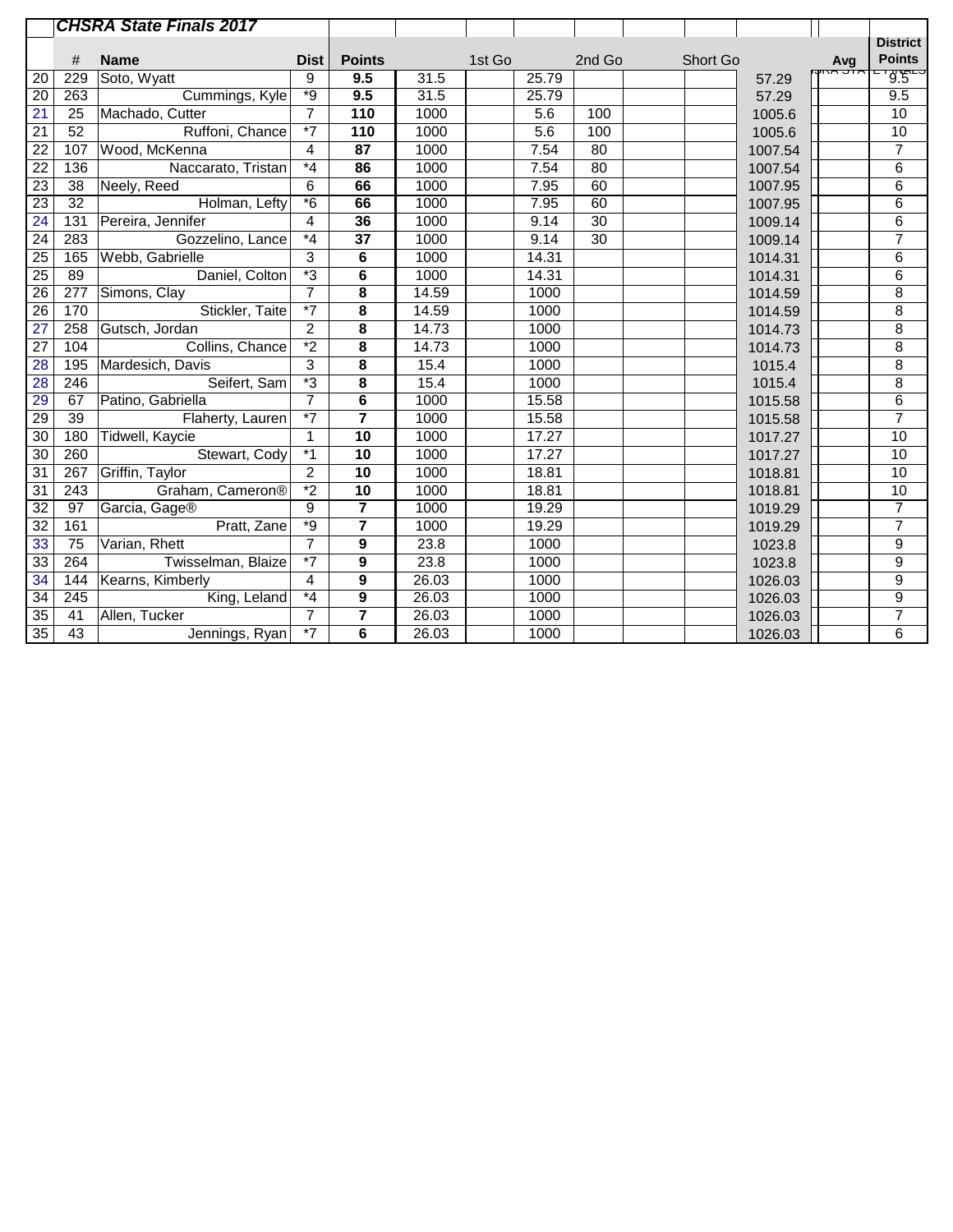|    |     | <b>CHSRA State Finals 2017</b> |         |                |       |        |       |        |          |         |     |                 |
|----|-----|--------------------------------|---------|----------------|-------|--------|-------|--------|----------|---------|-----|-----------------|
|    |     |                                |         |                |       |        |       |        |          |         |     | <b>District</b> |
|    | #   | <b>Name</b>                    | Dist    | <b>Points</b>  |       | 1st Go |       | 2nd Go | Short Go |         | Avg | <b>Points</b>   |
| 36 | 142 | Tilton, Drew                   |         | 8              | 26.27 |        | 1000  |        |          | 1026.27 |     | $\mathbb{P}$    |
| 36 | 154 | Smith, Corte                   | $*1$    | 9              | 26.27 |        | 1000  |        |          | 1026.27 |     | 9               |
|    |     |                                |         |                |       |        |       |        |          |         |     |                 |
| 37 | 58  | Chadwick, Kaela                | 4       | 8              | 1000  |        | 27.32 |        |          | 1027.32 |     | 8               |
| 37 | 164 | Cronin, Blake                  | $*_{4}$ | 8              | 1000  |        | 27.32 |        |          | 1027.32 |     | 8               |
| 38 | 176 | Erickson, Keith                | 5       | 8              | 27.36 |        | 1000  |        |          | 1027.36 |     | 8               |
| 38 | 93  | Cowden, Will                   | $*5$    | 8              | 27.36 |        | 1000  |        |          | 1027.36 |     | 8               |
| 39 | 155 | Inderbieten, Allison           | 9       | 8              | 29.72 |        | 1000  |        |          | 1029.72 |     | $\overline{8}$  |
| 39 | 102 | Dickens, Jessica               | *9      | 8              | 29.72 |        | 1000  |        |          | 1029.72 |     | $\overline{8}$  |
| 40 | 181 | Fuentes, Clint                 | 4       | 10             | 1000  |        | 34.75 |        |          | 1034.75 |     | 10              |
| 40 | 134 | Bell, Dawson                   | $*_{4}$ | 10             | 1000  |        | 34.75 |        |          | 1034.75 |     | 10              |
| 41 | 248 | Williams, Carson               | 3       | 7              | 1000  |        | 1000  |        |          | 2000    |     | $\overline{7}$  |
| 41 | 24  | Byrne, Bryar                   | *3      | $\overline{7}$ | 1000  |        | 1000  |        |          | 2000    |     | 7               |
| 42 | 12  | Steagall, Hannah               | 6       | 8              | 1000  |        | 1000  |        |          | 2000    |     | 8               |
| 42 | 198 | Grisedale, Caden               | $*6$    | 7              | 1000  |        | 1000  |        |          | 2000    |     | 7               |
| 43 | 192 | Geiger, Lacey                  | 9       | 6              | 1000  |        | 1000  |        |          | 2000    |     | $\,6$           |
| 43 | 162 | Satterfield, Payton            | *9      | 6              | 1000  |        | 1000  |        |          | 2000    |     | $\,6$           |
| 44 | 262 | Bush, Mallory                  | 9       | 9.5            | 1000  |        | 1000  |        |          | 2000    |     | 9.5             |
| 44 | 224 | DeVoll, Kelly                  | *9      | 9.5            | 1000  |        | 1000  |        |          | 2000    |     | 9.5             |
| 45 | 112 | Leslie, Brianna                | 8       | 6              | 1000  |        | 1000  |        |          | 2000    |     | 6               |
| 45 | 108 | Gibbs, Augustus                | *8      | 6              | 1000  |        | 1000  |        |          | 2000    |     | 6               |
|    |     |                                |         |                |       |        |       |        |          |         |     |                 |
|    |     |                                |         |                |       |        |       |        |          |         |     |                 |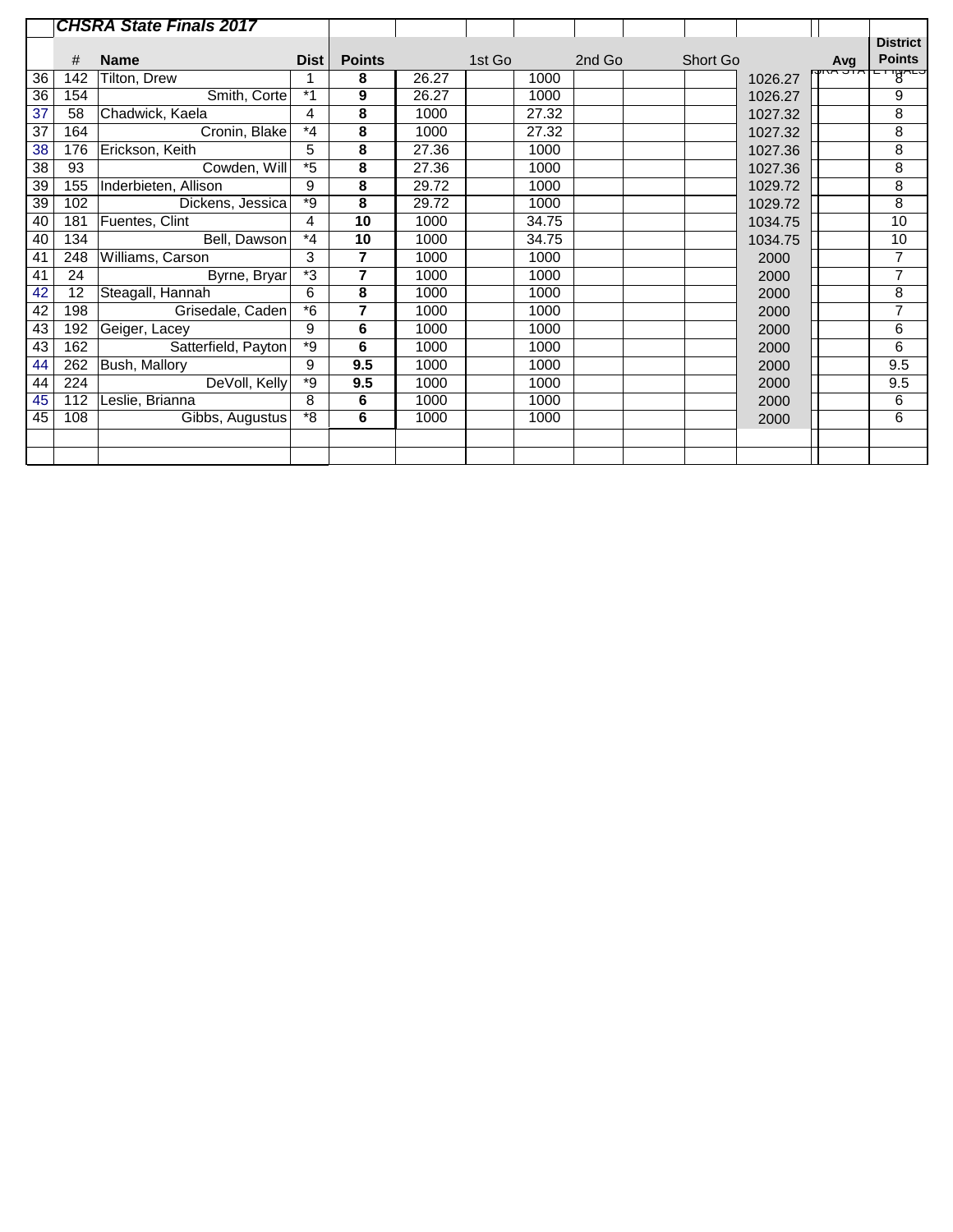|                         |              | <b>CHSRA State Finals 2017</b> |                |                                |              |                  |              |                  |                 |                      |                  |                   |                                                     |
|-------------------------|--------------|--------------------------------|----------------|--------------------------------|--------------|------------------|--------------|------------------|-----------------|----------------------|------------------|-------------------|-----------------------------------------------------|
|                         | #            | <b>Name</b>                    | <b>Dist</b>    | <b>Points</b><br><b>Points</b> | <b>Score</b> | 1st Go<br>1st Go | <b>Score</b> | 2nd Go<br>2nd Go | <b>Score</b>    | Short Go<br>Short Go | <b>Total</b>     | Avg<br><b>AVG</b> | <b>District</b><br><b>Points</b><br><b>District</b> |
|                         | <b>BULLS</b> |                                |                | <b>Total</b>                   | 1st Rnd      | Pts              | 2nd Rnd      | Pts              | <b>Short Go</b> | Pts                  | <b>Avg Score</b> | <b>PTS</b>        | <b>Carried In</b>                                   |
| 1                       |              | 115 Gray, TJ                   |                | 438                            | 0            |                  | 73           | 80               | 84              | 50                   | 157              | 300               | 8                                                   |
| $\sqrt{2}$              | 116          | Gray, Levi                     |                | 380                            | $\Omega$     |                  | 80           | 100              | $\mathbf 0$     |                      | 80               | 270               | 10                                                  |
| 3                       |              | 132 Mayo, Ray                  | $\overline{2}$ | 338                            | $\mathbf 0$  |                  | 77           | 90               | 0               |                      | 77               | 240               | 8                                                   |
| $\overline{\mathbf{4}}$ |              | 160 Strong, Chance             | 6              | 319                            | 74           | 100              | $\Omega$     |                  | $\mathbf 0$     |                      | 74               | 210               | 9                                                   |
| 5                       |              | 110 Vorst, Tanner              | 7              | 280                            | 67           | 90               | 0            |                  | $\mathbf 0$     |                      | 67               | 180               | 10                                                  |
| 6                       | 111          | Hopen, Anthony                 | 8              | 240                            | 65           | 80               | $\mathbf 0$  |                  | $\mathbf 0$     |                      | 65               | 150               | 10                                                  |
| $\overline{7}$          | 250          | Shepard, Blake                 | 1              | 195                            | 61           | 70               | $\mathbf 0$  |                  | $\mathbf 0$     |                      | 61               | 120               | 5                                                   |
| $\,8\,$                 | 240          | Mauro, Drew                    | 6              | 10                             | $\mathbf 0$  |                  | 0            |                  |                 |                      | 0                |                   | 10                                                  |
| $\boldsymbol{9}$        | 96           | Montijo, Karson                | 6              | 8                              | $\mathbf 0$  |                  | $\mathbf 0$  |                  |                 |                      | 0                |                   | 8                                                   |
| 10                      | 151          | Shepard, Dalton                | 8              | 9                              | $\mathbf 0$  |                  | 0            |                  |                 |                      | 0                |                   | 9                                                   |
| 11                      | 123          | Crissman, Coby                 | 6              | 6                              | $\Omega$     |                  | 0            |                  |                 |                      | 0                |                   | 6                                                   |
| 12                      | 199          | Oliveira, Garrett <sup>®</sup> | $\overline{7}$ | 9                              | $\mathbf 0$  |                  | 0            |                  |                 |                      | 0                |                   | 9                                                   |
| 13                      | 282          | Meadows, Mason                 | 1              | 9                              | $\Omega$     |                  | $\Omega$     |                  |                 |                      | 0                |                   | 9                                                   |
| 14                      | 95           | Freeman, Chance                | 6              | 7                              | $\mathbf 0$  |                  | 0            |                  |                 |                      | 0                |                   | $\overline{7}$                                      |
| 15                      | 251          | Small, Bailey                  | 1              | $\overline{7}$                 | $\mathbf 0$  |                  | $\mathbf 0$  |                  |                 |                      | 0                |                   | $\overline{7}$                                      |
| 16                      | 206          | Rooney, Callahan <sup>®</sup>  | 3              | 9                              | $\mathbf 0$  |                  | 0            |                  |                 |                      | 0                |                   | 9                                                   |
| 17                      | 237          | McClure, Conner                | 3              | 10                             | $\Omega$     |                  | 0            |                  |                 |                      | 0                |                   | 10                                                  |
| 18                      | 226          | Hardy, Ky-Manee <sup>®</sup>   | 5              | 9                              | $\mathbf 0$  |                  | $\mathbf 0$  |                  |                 |                      | 0                |                   | 9                                                   |
| 19                      | 216          | Hawkins, Anthony               | $\overline{2}$ | 10                             | $\mathbf 0$  |                  | $\mathbf 0$  |                  |                 |                      | $\overline{0}$   |                   | 10                                                  |
| 20                      | 105          | Blyleven, Caleb                | $\overline{2}$ | 9                              | $\mathbf 0$  |                  | $\mathbf 0$  |                  |                 |                      | 0                |                   | 9                                                   |
| 21                      | 230          | Peterson, Grant                | 5              | 10                             | $\mathbf 0$  |                  | 0            |                  |                 |                      | $\overline{0}$   |                   | 10                                                  |
| 22                      | 271          | Rianda, Mason <sup>®</sup>     | 4              | 10                             | $\mathbf 0$  |                  | 0            |                  |                 |                      | $\overline{0}$   |                   | 10                                                  |
|                         |              |                                |                |                                |              |                  |              |                  |                 |                      |                  |                   |                                                     |
|                         |              |                                |                |                                |              |                  |              |                  |                 |                      |                  |                   |                                                     |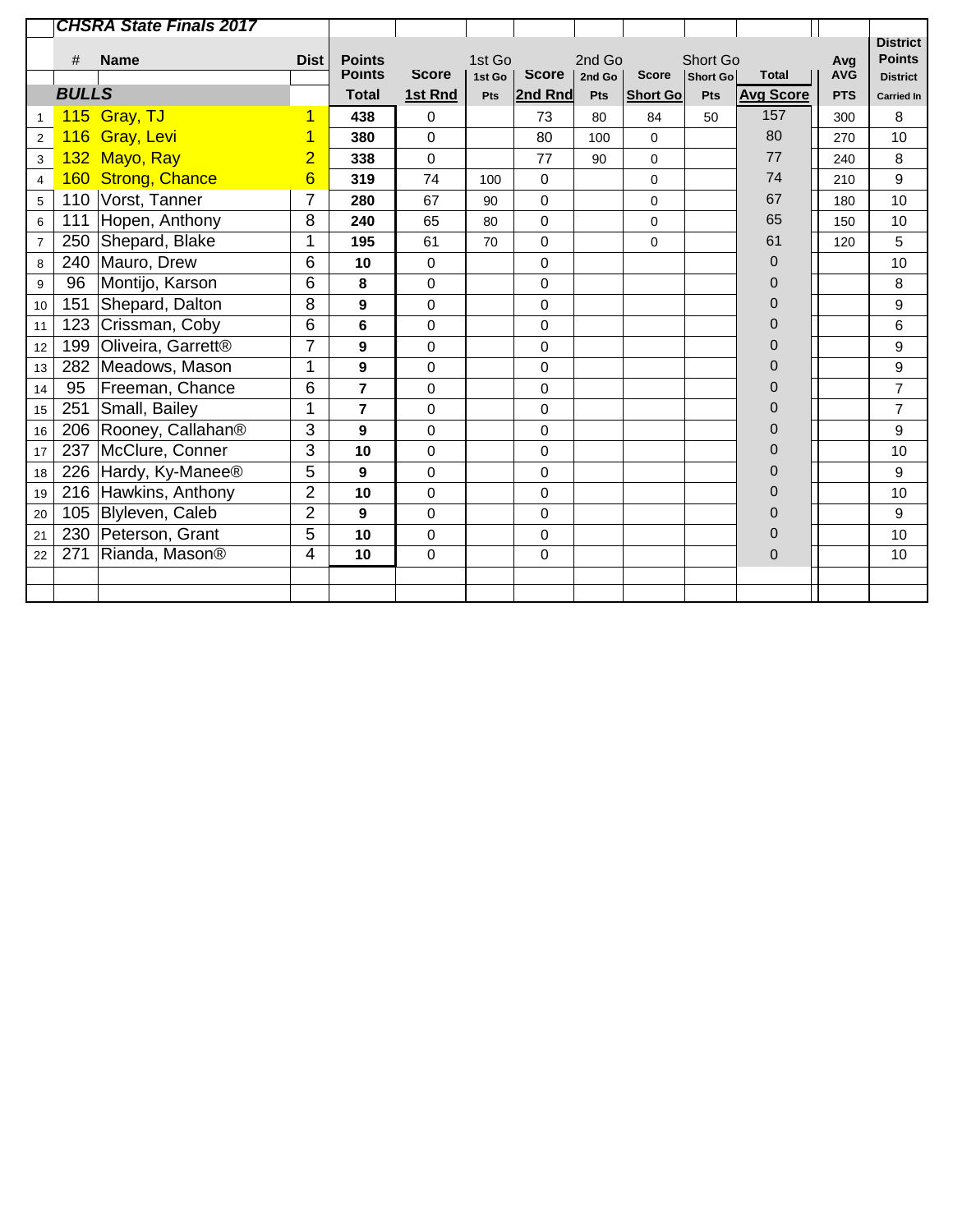|                |                 | <b>CHSRA State Finals 2017</b> |                |                |              |        |              |        |                 |                 |                  |            |                                  |
|----------------|-----------------|--------------------------------|----------------|----------------|--------------|--------|--------------|--------|-----------------|-----------------|------------------|------------|----------------------------------|
|                |                 |                                |                |                |              |        |              |        |                 |                 |                  |            | <b>District</b><br><b>Points</b> |
|                | #               | <b>Name</b>                    | <b>Dist</b>    | <b>Points</b>  |              | 1st Go |              | 2nd Go |                 | Short Go        |                  | Avg        | <b>District</b>                  |
|                |                 |                                |                | <b>Points</b>  | <b>Score</b> | 1st Go | <b>Score</b> | 2nd Go | <b>Score</b>    | <b>Short Go</b> | <b>Total</b>     | <b>AVG</b> | <b>Points</b>                    |
|                |                 | <b>Boys Cutting</b>            |                | <b>Total</b>   | 1st Rnd      | Pts    | 2nd Rnd      | Pts    | <b>Short Go</b> | Pts             | <b>Avg Score</b> | <b>PTS</b> | <b>Carried In</b>                |
| 1              |                 | 139 Bishop, Riley              | 4              | 462            | 147.5        | 90     | 143          | 15     | 149             | 50              | 439.5            | 300        | $\overline{7}$                   |
| $\overline{c}$ | 149             | Andersen, Jason                | 4              | 470            | 147          | 80     | 148          | 100    | 142             | 10              | 437              | 270        | 10                               |
| 3              | 32 <sup>2</sup> | <b>Holman, Lefty</b>           | 6              | 340            | 143          | 30     | 143          | 15     | 147             | 45              | 433              | 240        | 10                               |
| 4              |                 | 253 McWhorter, Quintin         | $\overline{2}$ | 357.5          | 144          | 45     | 144.5        | 65     | 144             | 27.5            | 432.5            | 210        | 10                               |
| 5              |                 | 170 Stickler, Taite            | $\overline{7}$ | 319            | 144          | 45     | 144.5        | 65     | 143.5           | 20              | 432              | 180        | 9                                |
| 6              |                 | 148 Knierieme, Phillip         | 5              | 262.5          | 144.5        | 60     | 143          | 15     | 144             | 27.5            | 431.5            | 150        | 10                               |
| $\overline{7}$ | 52              | Ruffoni, Chance                | $\overline{7}$ | 270            | 148          | 100    | 131          |        | 145.5           | 40              | 424.5            | 120        | 10                               |
| 8              | 71              | Granlees, Trevor               | 3              | 215            | 146          | 70     | 144          | 45     | 132             |                 | 422              | 90         | $10$                             |
| 9              | 51              | Leatherman, Chance®            | $\overline{7}$ | 100            | 138          |        | 139          |        | 144.5           | 35              | 421.5            | 60         | 5                                |
| 10             | 17              | Holman, Payson                 | 6              | 48             | 137          |        | 142          |        | 142             | 10              | 421              | 30         | 8                                |
| 11             | 34              | Silva, Antonio®                | $\overline{7}$ | 26.5           | 142          | 20     | 139          |        | 138             |                 | 419              |            | 6.5                              |
| 12             |                 | 273 Boswell, Richard           | 8              | 18             | 138          |        | 138          |        | 142             | 10              | 418              |            | 8                                |
| 13             |                 | 184 Bunting, Cole®             | 1              | 9              | 139          |        | 138          |        | 140             |                 | 417              |            | $\boldsymbol{9}$                 |
| 14             |                 | 279 Sutton, Wyatt              | 8              | 10             | 138          |        | 142          |        | 136             |                 | 416              |            | 10                               |
| 15             | 198             | Grisedale, Caden               | 6              | 59             | 141          | 5      | 144          | 45     | 123             |                 | 408              |            | $\boldsymbol{9}$                 |
| 16             |                 | 196 Schuette, Justin®          | 3              | 24             | 130          |        | 143          | 15     |                 |                 | 273              |            | $\boldsymbol{9}$                 |
| 17             |                 | 208 Hurley, Twyster            | $\overline{4}$ | 8              | 138          |        | 135          |        |                 |                 | 273              |            | 8                                |
| 18             | 26              | Javadi, Jared <sup>®</sup>     | $\overline{7}$ | 98             | 127          |        | 146          | 90     |                 |                 | 273              |            | 8                                |
| 19             |                 | 190 Meigs, Tanner              | 1              | 90             | 127          |        | 145          | 80     |                 |                 | 272              |            | 10                               |
| 20             |                 | 113 Cabrera, Jackson®          | 8              | 9              | 131          |        | 141          |        |                 |                 | 272              |            | $\boldsymbol{9}$                 |
| 21             |                 | 275   Becker, George           | 3              | 13             | 141          | 5      | 128          |        |                 |                 | 269              |            | 8                                |
| 22             |                 | 134 Bell, Dawson               | $\overline{4}$ | 9              | 137          |        | 128          |        |                 |                 | 265              |            | 9                                |
| 23             | 90              | Jennings, Michael              | 3              | 6              | 128          |        | 130          |        |                 |                 | 258              |            | 6                                |
| 24             | 283             | Gozzelino, Lance               | $\overline{4}$ | 6              | 124          |        | 128          |        |                 |                 | 252              |            | $6\phantom{1}$                   |
| 25             |                 | 229 Soto, Wyatt                | 9              | 10             | 124          |        | 127          |        |                 |                 | 251              |            | 10                               |
| 26             | 207             | Brackett, Cade <sup>®</sup>    | 1              | 8              | 128          |        | $\mathbf 0$  |        |                 |                 | 128              |            | 8                                |
| 27             | 68              | Patino, Dominic                | $\overline{7}$ | 6.5            | $\mathbf 0$  |        | 127          |        |                 |                 | 127              |            | 6.5                              |
| 28             | 156             | Griffith, Riley                | 1              | $\overline{7}$ | 0            |        | 0            |        |                 |                 | $\mathbf 0$      |            | $\overline{7}$                   |
|                |                 |                                |                |                |              |        |              |        |                 |                 |                  |            |                                  |
|                |                 |                                |                |                |              |        |              |        |                 |                 |                  |            |                                  |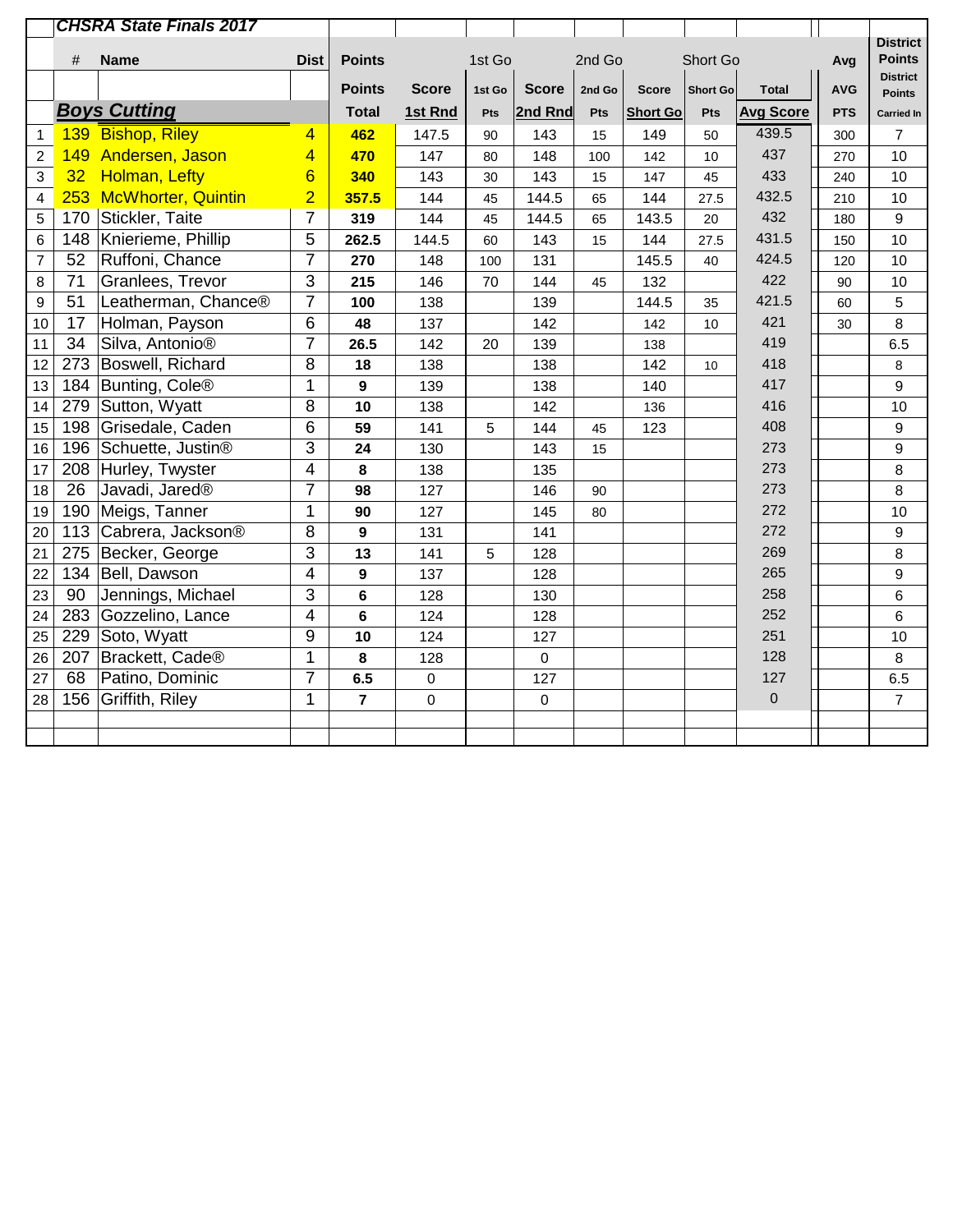|                         |                | <b>CHSRA State Finals 2017</b>      |                |                         |                  |        |                  |        |                 |                 |                  |            |                                  |
|-------------------------|----------------|-------------------------------------|----------------|-------------------------|------------------|--------|------------------|--------|-----------------|-----------------|------------------|------------|----------------------------------|
|                         |                |                                     |                |                         |                  |        |                  |        |                 |                 |                  |            | <b>District</b><br><b>Points</b> |
|                         | #              | <b>Name</b>                         | <b>Dist</b>    | <b>Points</b>           |                  | 1st Go |                  | 2nd Go |                 | Short Go        |                  | Avg        | <b>District</b>                  |
|                         |                |                                     |                | <b>Points</b>           | <b>Score</b>     | 1st Go | <b>Score</b>     | 2nd Go | <b>Score</b>    | <b>Short Go</b> | <b>Total</b>     | <b>AVG</b> | <b>Points</b>                    |
|                         | <b>Barrels</b> |                                     |                | <b>Total</b>            | 1st Rnd          | Pts    | 2nd Rnd          | Pts    | <b>Short Go</b> | Pts             | <b>Avg Score</b> | <b>PTS</b> | <b>Carried In</b>                |
| 1                       | 227            | <b>Baute, Madison®</b>              | 9              | 509.5                   | 16.744           | 100    | 16.988           | 50     | 16.429          | 50              | 50.161           | 300        | 9.5                              |
| $\sqrt{2}$              | 171            | <b>Bladow, Payton</b>               | 8              | 375                     | 17.184           | 40     | 17.055           | 10     | 16.74           | 45              | 50.979           | 270        | 10                               |
| 3                       | 11             | <b>Cadwell, Kelsey</b>              | 5              | 393                     | 17.214           | 30     | 16.891           | 80     | 16.904          | 35              | 51.009           | 240        | 8                                |
| $\overline{\mathbf{4}}$ | 56             | <b>Finnegan, Hailey</b>             | $\overline{2}$ | 259                     | 17.310           |        | 17.184           |        | 16.872          | 40              | 51.366           | 210        | 9                                |
| 5                       | 19             | Camozzi, Madison®                   | 4              | 216.5                   | 17.391           |        | 17.090           |        | 16.91           | 30              | 51.391           | 180        | 6.5                              |
| 6                       | 106            | Wood, Caitlyn                       | $\overline{2}$ | 188                     | 17.240           | 10     | 17.166           |        | 17.099          | 20              | 51.505           | 150        | 8                                |
| $\overline{7}$          | 61             | Cunningham, Alea                    | $\overline{7}$ | 155                     | 17.301           |        | 17.126           |        | 17.086          | 25              | 51.513           | 120        | 10                               |
| 8                       | 145            | Specchio, Lexi®                     | 9              | 172                     | 17.131           | 50     | 17.035           | 20     | 17.52           | 5               | 51.686           | 90         | $\overline{7}$                   |
| $\boldsymbol{9}$        | 225            | Thoming, Hannah                     | 7              | 168                     | 17.546           |        | 16.793           | 90     | 17.406          | 10              | 51.745           | 60         | 8                                |
| 10                      | 259            | Bairos, Lauryn                      | 5              | 54                      | 17.297           |        | 17.171           |        | 17.338          | 15              | 51.806           | 30         | 9                                |
| 11                      | 28             | Ayres, Kaiden®                      | 6              | 98                      | 16.817           | 90     | 17.118           |        | 22.155          |                 | 56.090           |            | 8                                |
| 12                      | 74             | Evans, Ava®                         | 3              | 5                       | 17.286           |        | 17.218           |        | 22.268          |                 | 56.772           |            | 5                                |
| 13                      | 257            | Schoeppach, Payton                  | 3              | 108                     | 17.121           | 60     | 17.008           | 40     | 22.821          |                 | 56.95            |            | 8                                |
| 14                      | 77             | George, Rylee                       | 5              | 87                      | 17.060           | 80     | 17.358           |        | 22.726          |                 | 57.144           |            | $\overline{7}$                   |
| 15                      | 27             | Dickens, Kelsey                     | 5              | 70                      | 17.292           |        | 16.945           | 60     | 27.347          |                 | 61.584           |            | 10                               |
| 16                      | 155            | Inderbieten, Allison                | 9              | 9.5                     | 17.422           |        | 17.125           |        |                 |                 | 34.547           |            | 9.5                              |
| 17                      | 94             | Tomasello, Nicole                   | 1              | 9                       | 17.465           |        | 17.088           |        |                 |                 | 34.553           |            | $\boldsymbol{9}$                 |
| 18                      | 222            | Huguenard, Karli®                   | $\overline{7}$ | 29                      | 17.221           | 20     | 17.337           |        |                 |                 | 34.558           |            | 9                                |
| 19                      | 31             | Shipley, Erin                       | 6              | 9                       | 17.369           |        | 17.221           |        |                 |                 | 34.59            |            | $\boldsymbol{9}$                 |
| 20                      | 21             | Henry, Rylee                        | 6              | $\overline{7}$          | 17.260           |        | 17.386           |        |                 |                 | 34.646           |            | $\overline{7}$                   |
| 21                      | 231            | Prichard, Mia                       | 4              | 110                     | 18.008           |        | 16.778           | 100    |                 |                 | 34.786           |            | 10                               |
| 22                      | 239            | Riedel, Lindsay®                    | $\overline{2}$ | $\overline{\mathbf{r}}$ | 17.403           |        | 17.489           |        |                 |                 | 34.892           |            | $\overline{7}$                   |
| 23                      | 238            | Wilbur, Hailey                      | 3              | 6                       | 17.476           |        | 17.477           |        |                 |                 | 34.953           |            | $\,6\,$                          |
| 24                      | 39             | Flaherty, Lauren                    | $\overline{7}$ | 6                       | 17.618           |        | 17.492           |        |                 |                 | 35.11            |            | 6                                |
| 25                      | 150            | Andersen, Kaitlyn                   | 4              | 6.5                     | 17.703           |        | 17.477           |        |                 |                 | 35.18            |            | 6.5                              |
| 26                      | 211            | Hagemann, MiKayla                   | 5              | 36                      | 18.166           |        | 17.017           | 30     |                 |                 | 35.183           |            | 6                                |
| 27                      | 166            | Orsburn, Lea®                       | 1<br>4         | 8                       | 17.329           |        | 18.004           |        |                 |                 | 35.333<br>35.353 |            | 8                                |
| 28                      | 159            | Stelling, Haylie<br>Justice, Breann |                | 8                       | 18.031           |        | 17.322           |        |                 |                 | 35.426           |            | 8                                |
| 29                      | 60             |                                     | 3<br>3         | 9<br>$\overline{7}$     | 17.645           |        | 17.781           |        |                 |                 | 35.564           |            | 9<br>$\overline{7}$              |
| 30                      | 212<br>76      | Morgan, Savanna<br>Varian, Kathryn  | 7              |                         | 17.809<br>18.386 |        | 17.755<br>17.195 |        |                 |                 | 35.581           |            | 7                                |
| 31                      | 186            | Batchelder, Makenna                 | 9              | 7                       | 18.175           |        | 17.549           |        |                 |                 | 35.724           |            | 8                                |
| 32                      | 15             | Mauro, Kelsey                       | 6              | 8<br>10                 | 18.194           |        | 17.888           |        |                 |                 | 36.082           |            | 10                               |
| 33<br>34                |                | 254   Browning, Cade                | 2              | 80                      | 22.093           |        | 16.916           | 70     |                 |                 | 39.009           |            | 10                               |
| 35                      | 197            | Alosi, Jessica                      | 1              | $10$                    | 17.258           |        | 22.017           |        |                 |                 | 39.275           |            | 10                               |
| 36                      | 232            | Asbell, Ryley <sup>®</sup>          | 8              | 9                       | 17.449           |        | 21.928           |        |                 |                 | 39.377           |            | $\boldsymbol{9}$                 |
| 37                      | 205            | Smith, Ayvree                       | $\overline{2}$ | 6                       | 17.420           |        | 22.112           |        |                 |                 | 39.532           |            | 6                                |
| 38                      | 193            | Minton, Masey                       | 1              | 6                       | 17.423           |        | 22.183           |        |                 |                 | 39.606           |            | 6                                |
| 39                      | 172            | Reardon, Jenna <sup>®</sup>         | 8              | 76                      | 17.091           | 70     | 22.617           |        |                 |                 | 39.708           |            | 6                                |
| 40                      | 236            | Boyce, Dakoda <sup>®</sup>          | 8              | 8                       | 22.692           |        | 17.080           |        |                 |                 | 39.772           |            | 8                                |
| 41                      |                | 112 Leslie, Brianna                 | 8              | $\overline{7}$          | 22.045           |        | 17.818           |        |                 |                 | 39.863           |            | $\overline{7}$                   |
| 42                      | 252            | Farkas, Makayla                     | 9              | 6                       | 22.462           |        | 17.759           |        |                 |                 | 40.221           |            | 6                                |
| 43                      | 268            | Kennedy, Hailey                     | 4              | 9                       | 17.594           |        | 22.923           |        |                 |                 | 40.517           |            | 9                                |
| 44                      | 169            | Moore, Mackenzie                    | 1              | $\overline{7}$          | 26.986           |        | 21.809           |        |                 |                 | 48.795           |            | $\overline{7}$                   |
| 45                      | 37             | Stewart, Lizzie                     | 6              | 6                       | 1000.000         |        | 1000.000         |        |                 |                 | 2000             |            | 6                                |
|                         |                |                                     |                |                         |                  |        |                  |        |                 |                 |                  |            |                                  |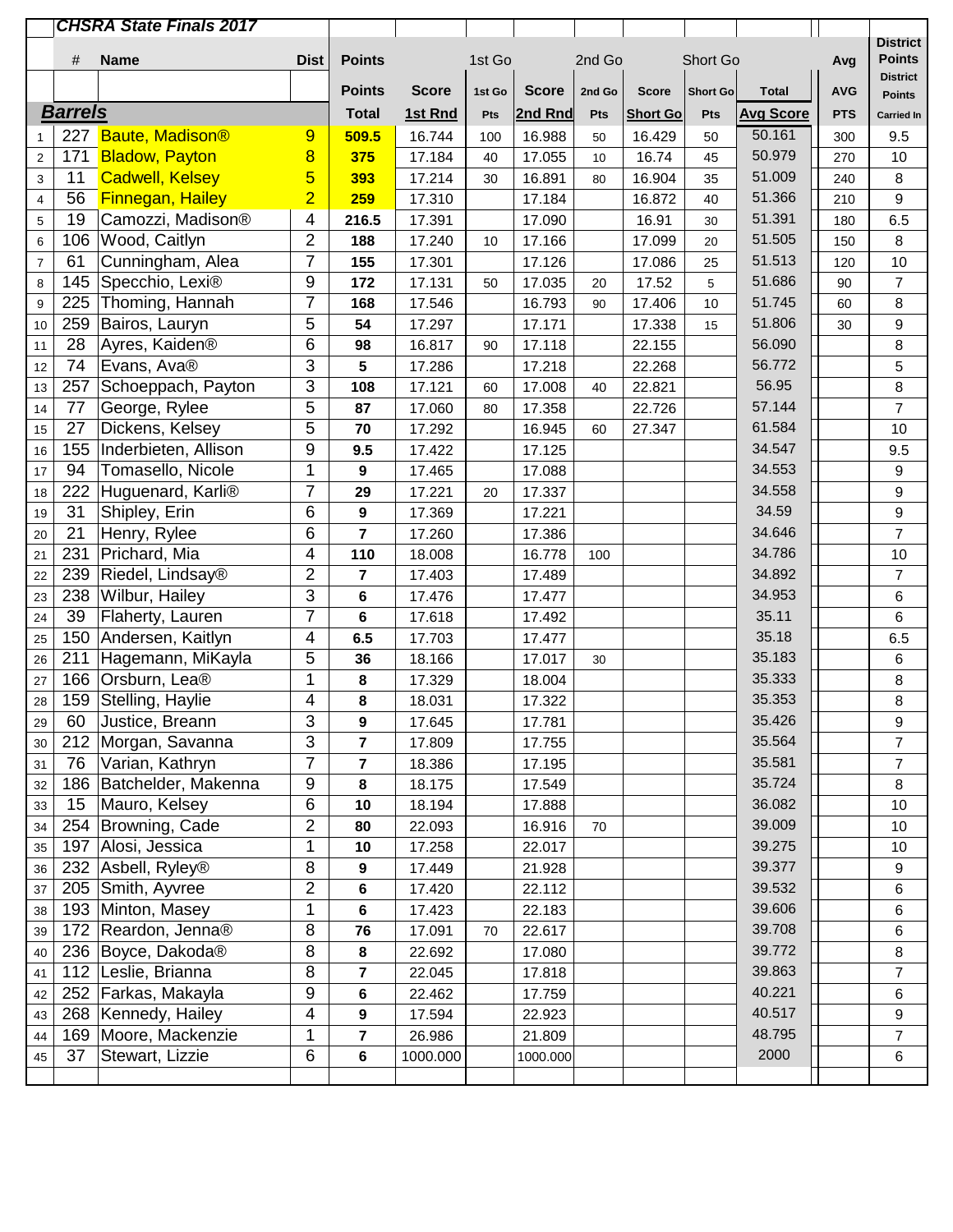|                         |                 | <b>CHSRA State Finals 2017</b>             |                |                         |              |        |              |        |                 |                 |                  |                |                                   |
|-------------------------|-----------------|--------------------------------------------|----------------|-------------------------|--------------|--------|--------------|--------|-----------------|-----------------|------------------|----------------|-----------------------------------|
|                         |                 |                                            |                |                         |              |        |              |        |                 |                 |                  |                | <b>District</b>                   |
|                         | #               | <b>Name</b>                                | <b>Dist</b>    | <b>Points</b>           |              | 1st Go |              | 2nd Go |                 | Short Go        |                  | Avg<br>ຈກຕະວັກ | <b>Points</b><br><b>E FIIVALO</b> |
|                         |                 |                                            |                |                         |              |        |              |        |                 |                 |                  |                | <b>District</b>                   |
|                         |                 |                                            |                | <b>Points</b>           | <b>Score</b> | 1st Go | <b>Score</b> | 2nd Go | <b>Score</b>    | <b>Short Go</b> | <b>Total</b>     | <b>AVG</b>     | <b>Points</b>                     |
|                         |                 | <b>Breakaway</b>                           |                | <b>Total</b>            | 1st Rnd      | Pts    | 2nd Rnd      | Pts    | <b>Short Go</b> | Pts             | <b>Avg Score</b> | <b>PTS</b>     | Carried In                        |
| 1                       |                 | 152 Burdett, Cori®                         | 8              | 421                     | 4.12         | 25     | 3.22         | 50     | 3.32            | 40              | 10.66            | 300            | 6                                 |
| $\overline{c}$          |                 | 224 DeVoll, Kelly                          | 9              | 427                     | 4.09         | 40     | 3.04         | 80     | 3.94            | 30              | 11.07            | 270            | $\overline{7}$                    |
| $\mathbf{3}$            |                 | 201 Parker, Mackenzie                      | 8              | 292                     | 4.57         |        | 3.94         |        | 3.12            | 45              | 11.63            | 240            | $\overline{7}$                    |
| $\overline{\mathbf{4}}$ |                 | 257 Schoeppach, Payton                     | 3              | 375                     | 3.85         | 70     | 3.09         | 70     | 5.82            | 15              | 12.76            | 210            | 10                                |
| 5                       |                 | 193 Minton, Masey                          | 1              | 237.5                   | 5.19         |        | 4.53         |        | 3.11            | 50              | 12.83            | 180            | 7.5                               |
| 6                       | 102             | Dickens, Jessica                           | 9              | 195                     | 5.78         |        | 4.07         |        | 3.72            | 35              | 13.57            | 150            | $10$                              |
| $\overline{7}$          | 30              | Poole, Andee                               | 6              | 278                     | 3.82         | 80     | 3.16         | 60     | 6.81            | 10              | 13.79            | 120            | $\bf 8$                           |
| 8                       | 202             | Waldvogel, Hannah                          | 9              | 121                     | 4.53         |        | 4.75         |        | 4.54            | 25              | 13.82            | 90             | 6                                 |
| $\mathsf g$             | 114             | Cole, Lynnde                               | $\overline{7}$ | 89.5                    | 4.53         |        | 4.83         |        | 4.89            | 20              | 14.25            | 60             | 9.5                               |
| 10                      |                 | 268 Kennedy, Hailey                        | 4              | 185                     | 3.97         | 50     | 2.83         | 90     | 9.1             | 5               | 15.9             | 30             | 10                                |
| 11                      | 15              | Mauro, Kelsey                              | 6              | 136                     | 3            | 100    | 3.37         | 30     | 12.39           |                 | 18.76            |                | $\,6\,$                           |
| 12                      | 266             | Polhemus, Cierra                           | 5              | 10                      | 4.94         |        | 4.1          |        | 14.45           |                 | 23.49            |                | 10                                |
| 13                      |                 | 270 Pond, Darbie                           | $\overline{7}$ | 9.5                     | 4.28         |        | 4.39         |        | 1000            |                 | 1008.67          |                | 9.5                               |
| 14                      | 76              | Varian, Kathryn                            | $\overline{7}$ | 32                      | 4.12         | 25     | 5.15         |        | 1000            |                 | 1009.27          |                | $\overline{7}$                    |
| 15                      | 274             | Marino, Malin                              | 3              | 9                       | 5.42         |        | 4.59         |        | 1000            |                 | 1010.01          |                | $\boldsymbol{9}$                  |
| 16                      | 205             | Smith, Ayvree                              | $\overline{2}$ | 9                       | 5.1          |        | 5.23         |        |                 |                 | 10.33            |                | $\boldsymbol{9}$                  |
| 17                      |                 | 218 Kramer, Emily                          | 1              | 7.5                     | 11.95        |        | 3.9          |        |                 |                 | 15.85            |                | 7.5                               |
| 18                      |                 | 258 Gutsch, Jordan                         | $\overline{2}$ | 10                      | 10.5         |        | 5.87         |        |                 |                 | 16.37            |                | 10                                |
| 19                      | 77              | George, Rylee                              | 5              | 7.5                     | 8.13         |        | 9            |        |                 |                 | 17.13            |                | 7.5                               |
| 20                      |                 | 203 Preyer, Jessi                          | $\overline{2}$ | 18                      | 4.14         | 10     | 14.25        |        |                 |                 | 18.39            |                | $\,8\,$                           |
| 21                      | 252             | Farkas, Makayla                            | 9              | 9                       | 10.6         |        | 13.47        |        |                 |                 | 24.07            |                | $\boldsymbol{9}$                  |
| 22                      |                 | 135 Bell, Lilla®                           | 4              | 8                       | 17.6         |        | 13.45        |        |                 |                 | 31.05            |                | 8                                 |
| 23                      | 69              | Machado, Emily                             | $\overline{c}$ | $\overline{7}$          | 26.25        |        | 12.17        |        |                 |                 | 38.42            |                | $\overline{7}$                    |
| 24                      | 255             | Langley, Brianna                           | 6              | 109                     | 1000         |        | 2.76         | 100    |                 |                 | 1002.76          |                | $\boldsymbol{9}$                  |
| 25                      | 242             | Balaam, Jolie                              | 3              | 96                      | 3.03         | 90     | 1000         |        |                 |                 | 1003.03          |                | 6                                 |
| 26                      | 179             | Tidwell, Chaney                            | 1              | 49                      | 1000         |        | 3.34         | 40     |                 |                 | 1003.34          |                | $\boldsymbol{9}$                  |
| 27                      |                 | 256 Miller, Megan                          | 9              | 28                      | 1000         |        | 3.6          | 20     |                 |                 | 1003.6           |                | 8                                 |
| 28                      | $\overline{28}$ | Ayres, Kaiden®                             | 6              | 17                      | 1000         |        | 3.66         | 10     |                 |                 | 1003.66          |                | 7                                 |
| 29                      | 1               | Johnson, Gwen                              | 1              | 5.5                     | 1000         |        | 3.67         |        |                 |                 | 1003.67          |                | 5.5                               |
| 30                      | 61              | Cunningham, Alea                           | $\overline{7}$ | 8                       | 1000         |        | 3.67         |        |                 |                 | 1003.67          |                | $\,8\,$                           |
| 31                      | 233             | Vollin, Taylor                             | $\overline{4}$ | 67                      | 3.89         | 60     | 1000         |        |                 |                 | 1003.89          |                | $\overline{7}$                    |
| 32                      | 141             | Swift, Grace                               | 3              | $\overline{\mathbf{r}}$ | 1000         |        | 4.64         |        |                 |                 | 1004.64          |                | $\boldsymbol{7}$                  |
| 33                      | 58              | Chadwick, Kaela                            | 4              | 9                       | 5.2          |        | 1000         |        |                 |                 | 1005.2           |                | 9                                 |
| 34                      | 36              | Moore, Lucy                                | $\overline{2}$ | 6                       | 13.25        |        | 1000         |        |                 |                 | 1013.25          |                | 6                                 |
| 35                      | 98              | Lopez, Payton                              | 8              | 8                       | 17.14        |        | 1000         |        |                 |                 | 1017.14          |                | $\bf 8$                           |
| 36                      | 27              | Dickens, Kelsey                            | 5              | 6                       | 1000         |        | 19.03        |        |                 |                 | 1019.03          |                | 6                                 |
|                         | 88              | Burgess, Whitlee®                          | 5              | 9                       | 19.87        |        | 1000         |        |                 |                 | 1019.87          |                | 9                                 |
| 37                      |                 |                                            | 3              |                         |              |        |              |        |                 |                 | 2000             |                |                                   |
| 38                      |                 | 212 Morgan, Savanna<br>112 Leslie, Brianna | 8              | 8                       | 1000         |        | 1000         |        |                 |                 | 2000             |                | 8<br>9                            |
| 39                      |                 |                                            |                | 9                       | 1000         |        | 1000         |        |                 |                 |                  |                |                                   |
| 40                      | 12              | Steagall, Hannah                           | 6              | 10                      | 1000         |        | 1000         |        |                 |                 | 2000             |                | $10$                              |
| 41                      |                 | 228 Murray, Jillian                        | 4              | 6                       | 1000         |        | 1000         |        |                 |                 | 2000<br>2000     |                | 6                                 |
| 42                      |                 | 180 Tidwell, Kaycie                        | 1              | 10                      | 1000         |        | 1000         |        |                 |                 |                  |                | 10                                |
| 43                      | 82              | Myers, Hailey <sup>®</sup>                 | 1              | 5.5                     | 1000         |        | 1000         |        |                 |                 | 2000             |                | 5.5                               |
| 44                      |                 | 269 Lance, Reese                           | 8              | 10                      | 1000         |        | 1000         |        |                 |                 | 2000             |                | 10                                |
| 45                      | $\overline{7}$  | Noblitt, Sadie                             | $\overline{7}$ | 6                       | 1000         |        | 1000         |        |                 |                 | 2000             |                | 6                                 |
| 46                      | 11              | Cadwell, Kelsey                            | 5              | 7.5                     | 1000         |        | 1000         |        |                 |                 | 2000             |                | 7.5                               |
|                         |                 |                                            |                |                         |              |        |              |        |                 |                 |                  |                |                                   |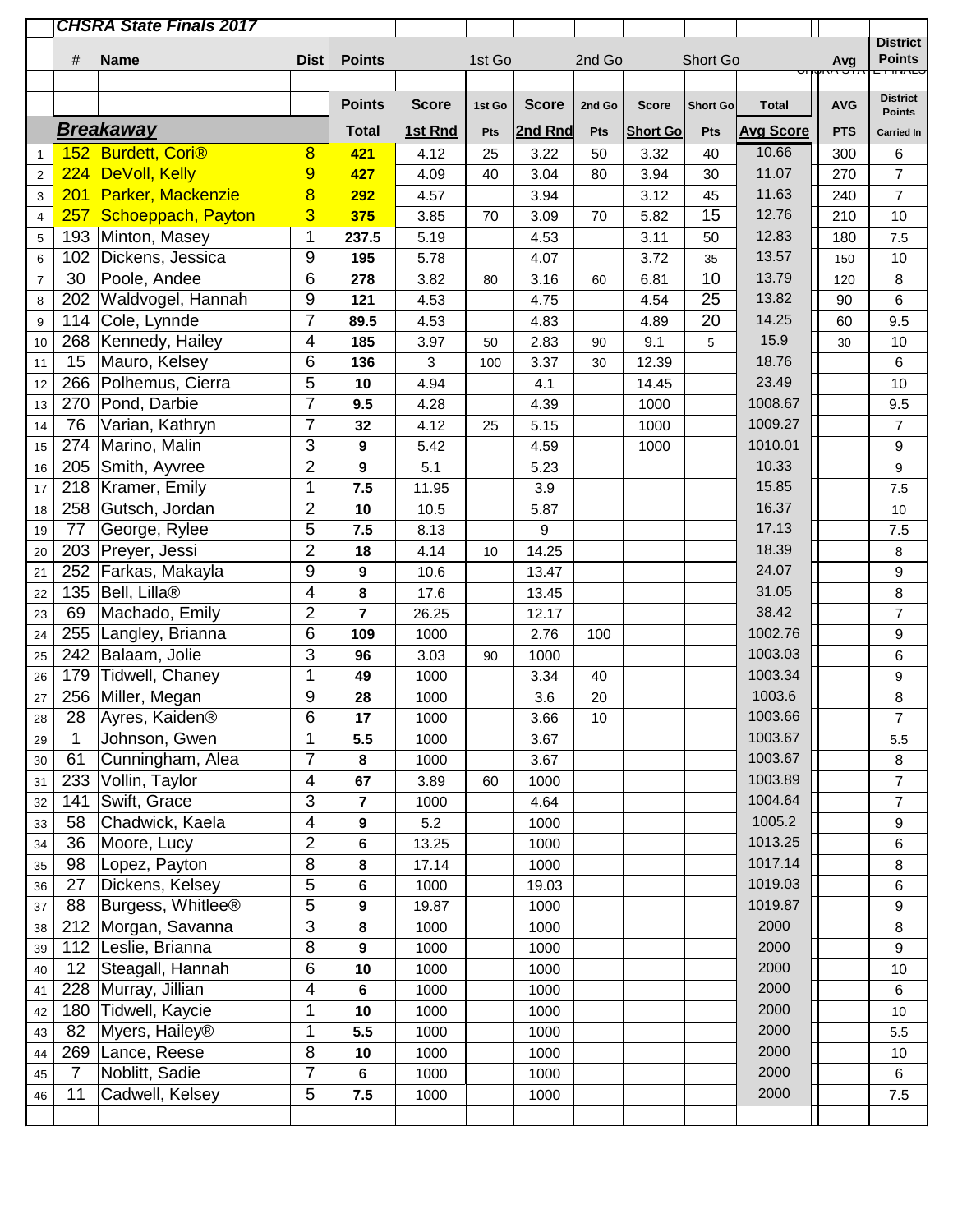|                              |                 | <b>CHSRA State Finals 2017</b>        |                |                         |                  |          |              |        |                 |                 |                  |            |                                  |
|------------------------------|-----------------|---------------------------------------|----------------|-------------------------|------------------|----------|--------------|--------|-----------------|-----------------|------------------|------------|----------------------------------|
|                              |                 |                                       |                |                         |                  |          |              |        |                 |                 |                  |            | <b>District</b>                  |
|                              | #               | <b>Name</b>                           | <b>Dist</b>    | <b>Points</b>           |                  | 1st Go   |              | 2nd Go |                 | Short Go        |                  | Avg        | <b>Points</b>                    |
|                              |                 |                                       |                | <b>Points</b>           | <b>Score</b>     | 1st Go   | <b>Score</b> | 2nd Go | <b>Score</b>    | <b>Short Go</b> | <b>Total</b>     | <b>AVG</b> | <b>District</b><br><b>Points</b> |
|                              |                 | <b>Goat Tying</b>                     |                | <b>Total</b>            | 1st Rnd          | Pts      | 2nd Rnd      | Pts    | <b>Short Go</b> | Pts             | <b>Avg Score</b> | <b>PTS</b> | <b>Carried In</b>                |
|                              | 30              | Poole, Andee                          |                | 464                     | 7.31             |          | 7.98         |        |                 |                 |                  | 300        |                                  |
| $\mathbf 1$                  | 192             |                                       | 6<br>9         | 400                     | 7.84             | 90<br>70 | 9.07         | 20     | 7.03<br>6.86    | 45              | 22.32            |            | 9<br>10                          |
| $\overline{2}$               | 193             | Geiger, Lacey<br><b>Minton, Masey</b> | $\overline{1}$ | 400                     | 8.32             | 20       | 7.26         | 100    | 8.32            | 50<br>30        | 23.77<br>23.9    | 270<br>240 | 10                               |
| 3<br>$\overline{\mathbf{4}}$ | 12              | Steagall, Hannah                      | 6              | 370                     | 6.91             | 100      | 7.82         | 40     | 9.26            | 10              | 23.99            | 210        | 10                               |
| 5                            | 262             | <b>Bush, Mallory</b>                  | 9              | 314                     | 8.25             | 40       | 7.67         | 60     | 8.51            | 25              | 24.43            | 180        | $\boldsymbol{9}$                 |
| 6                            | 270             | Pond, Darbie                          | $\overline{7}$ | 196.5                   | 9.01             |          | 8.75         |        | 7.73            | 37.5            | 25.49            | 150        | $\overline{9}$                   |
| $\overline{7}$               | 121             | Myers, Kodi                           | 1              | 147                     | 8.81             |          | 8.25         |        | 8.59            | 20              | 25.65            | 120        | $\overline{7}$                   |
| 8                            | 269             | Lance, Reese                          | 8              | 133.5                   | 10.12            |          | 8.1          |        | 7.73            | 37.5            | 25.95            | 90         | $\overline{6}$                   |
| 9                            | 249             | Black, Aby <sup>®</sup>               | 3              | $\overline{132}$        | 7.89             | 60       | 9.37         |        | 9.42            | 5               | 26.68            | 60         | $\overline{7}$                   |
| 10                           | 238             | Wilbur, Hailey                        | $\overline{3}$ | 53                      | 8.73             |          | 8.97         |        | 9.24            | 15              | 26.94            | 30         | $\overline{8}$                   |
| 11                           | 232             | Asbell, Ryley®                        | 8              | 99                      | 7.37             | 80       | 8.08         | 10     | 11.75           |                 | 27.2             |            | $\overline{9}$                   |
| 12                           | 158             | Stelling, Sierra                      | 4              | 9                       | 8.6              |          | 8.31         |        | 11.44           |                 | 28.35            |            | $\overline{9}$                   |
| 13                           | 191             | Banchio, Shasta                       | $\mathbf{1}$   | 98                      | $\overline{9.2}$ |          | 7.51         | 90     | 13.63           |                 | 30.34            |            | $\overline{8}$                   |
| 14                           | 58              | Chadwick, Kaela                       | $\overline{4}$ | 8                       | 8.69             |          | 9.33         |        | 12.34           |                 | 30.36            |            | 8                                |
| 15                           | 257             | Schoeppach, Payton                    | 3              | 59                      | 10.51            |          | 7.73         | 50     | 1000            |                 | 1018.24          |            | $\boldsymbol{9}$                 |
| 16                           | 40              | Ferrante, Josie                       | $\overline{7}$ | 8                       | 9.56             |          | 8.73         |        |                 |                 | 18.29            |            | $\overline{8}$                   |
| 17                           | 159             | Stelling, Haylie                      | 4              | 6                       | 10.16            |          | 8.61         |        |                 |                 | 18.77            |            | 6                                |
| 18                           | 57              | Jones, Jackie                         | $\overline{c}$ | $\overline{7}$          | 10.12            |          | 9.17         |        |                 |                 | 19.29            |            | $\overline{7}$                   |
| 19                           | 120             | Myers, Fallon                         | 1              | 5.5                     | 9.06             |          | 10.31        |        |                 |                 | 19.37            |            | 5.5                              |
| 20                           | 244             | McGill, Payson                        | 3              | 60                      | 7.95             | 50       | 11.48        |        |                 |                 | 19.43            |            | $10$                             |
| 21                           | 135             | Bell, Lilla <sup>®</sup>              | $\overline{4}$ | 10                      | 9.15             |          | 10.31        |        |                 |                 | 19.46            |            | 10                               |
| 22                           | 167             | Warnke, Alleigh                       | 3              | 6                       | 9.76             |          | 9.85         |        |                 |                 | 19.61            |            | 6                                |
| 23                           | 28              | Ayres, Kaiden®                        | 6              | $\overline{\mathbf{7}}$ | 10.13            |          | 10.29        |        |                 |                 | 20.42            |            | $\overline{7}$                   |
| 24                           | 88              | Burgess, Whitlee®                     | 5              | 8                       | 10.64            |          | 9.93         |        |                 |                 | 20.57            |            | $\overline{8}$                   |
| 25                           | 11              | Cadwell, Kelsey                       | $\overline{5}$ | 6                       | 9.51             |          | 11.11        |        |                 |                 | 20.62            |            | 6                                |
| 26                           | 152             | Burdett, Cori <sup>®</sup>            | 8              | $\overline{7}$          | 9.47             |          | 11.7         |        |                 |                 | 21.17            |            | $\overline{7}$                   |
| 27                           | $\overline{22}$ | Usher, Maggie                         | $\overline{7}$ | $\overline{90}$         | 13.94            |          | 7.53         | 80     |                 |                 | 21.47            |            | 10                               |
| 28                           | 258             | Gutsch, Jordan                        | $\overline{2}$ | 6                       | 11.23            |          | 11           |        |                 |                 | 22.23            |            | 6                                |
| 29                           | 102             | Dickens, Jessica                      | 9              | 8                       | 8.59             |          | 14.07        |        |                 |                 | 22.66            |            | 8                                |
| 30                           | 27              | Dickens, Kelsey                       | 5              | 7                       | 14.47            |          | 8.56         |        |                 |                 | 23.03            |            | 7                                |
| 31                           | 205             | Smith, Ayvree                         | $\overline{2}$ | 8                       | 10.58            |          | 13.04        |        |                 |                 | 23.62            |            | $\overline{8}$                   |
| 32                           | 98              | Lopez, Payton                         | 8              | 10                      | 15.94            |          | 10.11        |        |                 |                 | 26.05            |            | 10                               |
| 33                           |                 | 218   Kramer, Emily                   | 1              | 79                      | 1000             |          | 7.62         | 70     |                 |                 | 1007.62          |            | $\boldsymbol{9}$                 |
| 34                           | 211             | Hagemann, MiKayla                     | 5              | 39                      | 1000             |          | 7.83         | 30     |                 |                 | 1007.83          |            | $\boldsymbol{9}$                 |
| 35                           | 255             | Langley, Brianna                      | 6              | 38                      | 8.26             | 30       | 1000         |        |                 |                 | 1008.26          |            | $\overline{8}$                   |
| 36                           | 276             | Scalzo, Payton                        | 8              | 18                      | 8.34             | 10       | 1000         |        |                 |                 | 1008.34          |            | $\overline{\bf 8}$               |
| 37                           | 145             | Specchio, Lexi®                       | 9              | $\overline{\mathbf{7}}$ | 8.64             |          | 1000         |        |                 |                 | 1008.64          |            | $\overline{7}$                   |
| 38                           | 69              | Machado, Emily                        | $\overline{2}$ | $\overline{10}$         | 9.25             |          | 1000         |        |                 |                 | 1009.25          |            | 10                               |
| 39                           | 36              | Moore, Lucy                           | $\overline{2}$ | 9                       | 9.4              |          | 1000         |        |                 |                 | 1009.4           |            | 9                                |
| 40                           | 233             | Vollin, Taylor                        | 4              | $\overline{7}$          | 1000             |          | 9.8          |        |                 |                 | 1009.8           |            | $\overline{7}$                   |
| 41                           | 13              | Sinclair, Machaela                    | 5              | 10                      | 1000             |          | 10.62        |        |                 |                 | 1010.62          |            | 10                               |
| 42                           | 33              | Cochrane, Tyree                       | 7              | 6                       | 1000             |          | 12.14        |        |                 |                 | 1012.14          |            | $\,6\,$                          |
| 43                           | 224             | DeVoll, Kelly                         | 9              | 6                       | 1000             |          | 12.88        |        |                 |                 | 1012.88          |            | 6                                |
| 44                           | 180             | Tidwell, Kaycie                       | $\mathbf{1}$   | 5.5                     | 13.94            |          | 1000         |        |                 |                 | 1013.94          |            | 5.5                              |
| 45                           | 29              | Garcia, Taylor <sup>®</sup>           | 6              | 6                       | 1000             |          | 16.71        |        |                 |                 | 1016.71          |            | 6                                |
| 46                           | 18              | Hopkins, Lauren                       | $\overline{7}$ | $\overline{7}$          | 1000             |          | 1000         |        |                 |                 | 2000             |            | $\overline{7}$                   |
|                              |                 |                                       |                |                         |                  |          |              |        |                 |                 |                  |            |                                  |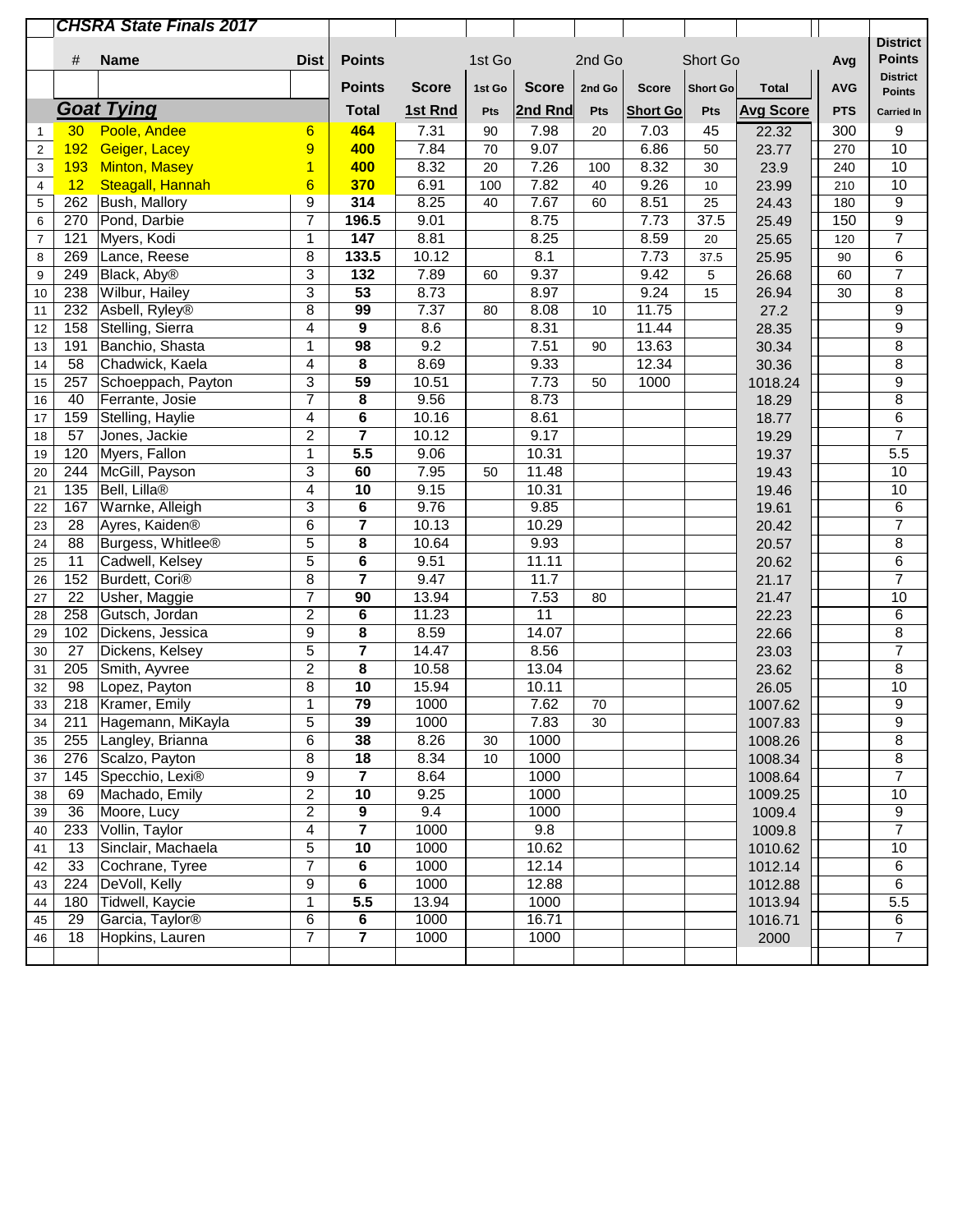| <b>Dist</b><br><b>Points</b><br><b>Points</b><br>#<br><b>Name</b><br>1st Go<br>2nd Go<br>Short Go<br>Avg<br><b>District</b><br><b>Points</b><br><b>Score</b><br><b>Score</b><br><b>Score</b><br><b>AVG</b><br>1st Go<br>2nd Go<br><b>Short Go</b><br><b>Total</b><br><b>Points</b><br><b>Pole Bending</b><br><b>Total</b><br>1st Rnd<br>2nd Rnd<br><b>Avg Score</b><br>Pts<br><b>Short Go</b><br>Pts<br><b>PTS</b><br>Pts<br>Camozzi, Madison®<br>499<br>20.968<br>20.724<br>19<br>70<br>70<br>9<br>20.458<br>50<br>62.15<br>300<br>4<br>$\mathbf{1}$<br>$\overline{7}$<br>20.634<br>20.862<br>76<br>Varian, Kathryn<br>438<br>8<br>80<br>40<br>21.111<br>62.607<br>$\sqrt{2}$<br>40<br>270<br>21.337<br>20.697<br>155<br>Inderbieten, Allison<br>9<br>425<br>3<br>60<br>80<br>21.132<br>35<br>63.166<br>10<br>240<br>186<br>9<br>294<br>21.637<br>20.886<br>9<br>Batchelder, Makenna<br>30<br>21.089<br>$\overline{4}$<br>45<br>63.612<br>210<br>5<br>265<br>92<br>Mayer, Sydney<br>21.401<br>21.049<br>10<br>40<br>10<br>21.955<br>25<br>64.405<br>5<br>180<br>9<br>22.131<br>21.622<br>227<br>Baute, Madison <sup>®</sup><br>188<br>21.244<br>64.997<br>8<br>30<br>6<br>150<br>330<br>22<br><b>Usher, Maggie</b><br>$\overline{7}$<br>20.425<br>20.612<br>25.958<br>66.995<br>10<br>$\overline{7}$<br>100<br>90<br>10<br>120<br>168<br>21.587<br>20.853<br>Moore, Mikayla<br>179<br>25.278<br>9<br>8<br>1<br>10<br>50<br>20<br>67.718<br>90<br>$\overline{111}$<br>147<br>$\mathbf{1}$<br>21.575<br>21.046<br>6<br>$\boldsymbol{9}$<br>Largent, Aubrey<br>26.122<br>5<br>68.743<br>20<br>20<br>60<br>54<br>3<br>21.772<br>$\boldsymbol{9}$<br>14<br>Pierucci, Naomi<br>22.141<br>10<br>25.606<br>15<br>69.519<br>30<br>153<br>8<br>7.5<br>21.855<br>7.5<br>Dickson, Hannah<br>21.471<br>11<br>26.229<br>69.555<br>8<br>22.549<br>21.336<br>112<br>Leslie, Brianna<br>9<br>12<br>26.141<br>9<br>70.026<br>5<br>9<br>22.103<br>$\boldsymbol{9}$<br>27<br>Dickens, Kelsey<br>21.645<br>26.352<br>13<br>70.1<br>3<br>6<br>21.897<br>22.098<br>6<br>20<br>Allen, Kayla<br>26.454<br>70.449<br>14<br>172<br>110<br>21.818<br>20.534<br>Reardon, Jenna®<br>8<br>1000<br>10<br>15<br>100<br>1042.352<br>50<br>Bonilla, Ellie<br>8<br>21.789<br>6<br>22.281<br>8<br>16<br>44.07<br>267<br>$\overline{2}$<br>6<br>Griffin, Taylor<br>22.585<br>21.617<br>17<br>44.202<br>6<br>$\overline{7}$<br>22.906<br>$\overline{7}$<br>163<br>Barker, Brooke<br>6<br>21.573<br>18<br>44.479<br>9<br>4.5<br>22.350<br>22.275<br>192<br>Geiger, Lacey<br>19<br>4.5<br>44.625<br>8<br>7.5<br>23.154<br>137<br>Rizzo, Rio<br>21.89<br>20<br>45.044<br>7.5<br>$\overline{c}$<br>78<br>Luster, Lindsay<br>8<br>23.029<br>22.301<br>21<br>45.33<br>8<br>5<br>8<br>22.870<br>42<br>Deardorf, Madison<br>23.064<br>8<br>22<br>45.934<br>$\overline{7}$<br>$\overline{7}$<br>$\overline{7}$<br>270<br>21.780<br>Pond, Darbie<br>24.434<br>23<br>46.214<br>$\overline{70}$<br>30<br>26.148<br>20.833<br>24<br>Poole, Andee<br>6<br>10<br>46.981<br>60<br>218<br>10<br>26.090<br>25<br>Kramer, Emily<br>1<br>21.492<br>10<br>47.582<br>5<br>$\bf 6$<br>27.062<br>21.231<br>5<br>Sharp, Megan®<br>26<br>6<br>48.293<br>22.216<br>150<br>6<br>26.356<br>Andersen, Kaitlyn<br>4<br>6<br>27<br>48.572<br>22.158<br>26.422<br>257<br>Schoeppach, Payton<br>3<br>10<br>28<br>48.58<br>10<br>6<br>255<br>Langley, Brianna<br>6<br>21.935<br>26.65<br>29<br>48.585<br>6<br>26.6<br>22.233<br>39<br>7<br>6<br>30<br>Flaherty, Lauren<br>6<br>48.833<br>65<br>$\overline{58}$<br>21.353<br>29.411<br>31<br>Drosihn, Katie<br>4<br>8<br>50.764<br>50<br>135<br>30.7<br>32<br>Bell, Lilla <sup>®</sup><br>100<br>20.603<br>10<br>4<br>90<br>51.303<br>61<br>Cunningham, Alea<br>7<br>9<br>31.769<br>21.372<br>9<br>53.141<br>33<br>$\overline{7}$<br>26.322<br>$\overline{7}$<br>Moore, Mackenzie<br>1<br>27.516<br>34<br>169<br>53.838<br>5<br>$\overline{37}$<br>$\overline{7}$<br>88<br>Burgess, Whitlee®<br>21.443<br>33.413<br>54.856<br>35<br>30<br>Prichard, Mia<br>$\overline{7}$<br>231<br>4<br>$\overline{\mathbf{r}}$<br>23.457<br>31.618<br>55.075<br>36<br>9<br>6<br>265<br>Osbrink, Janis <sup>®</sup><br>26.067<br>32.159<br>6<br>37<br>58.226<br>$\overline{c}$<br>$\overline{\mathbf{7}}$<br>$\overline{7}$<br>Evans, Sofia®<br>21.987<br>37.183<br>63<br>59.17<br>38<br>$\overline{\mathbf{7}}$<br>$\overline{7}$<br>3<br>Warnke, Alleigh<br>22.838<br>37.566<br>167<br>60.404<br>39<br>$\overline{9}$<br>$\overline{c}$<br>32.721<br>27.78<br>254<br>Browning, Cade<br>9<br>60.501<br>40<br>$\overline{c}$<br>10<br>140<br>Kern, Veronica<br>1000.000<br>21.232<br>10<br>41<br>1021.232<br>8<br>Shanahan, Tarryn<br>$\mathbf 1$<br>1000.000<br>22.372<br>81<br>1022.372<br>8<br>42<br>3<br>Evans, Ava®<br>$\bf 8$<br>22.637<br>1000<br>74<br>1022.637<br>8<br>43<br>Bladow, Payton<br>8<br>6<br>32.216<br>1000<br>171<br>1032.216<br>6<br>44 |    |    | <b>CHSRA State Finals 2017</b> |   |   |      |      |  |      |                   |
|-----------------------------------------------------------------------------------------------------------------------------------------------------------------------------------------------------------------------------------------------------------------------------------------------------------------------------------------------------------------------------------------------------------------------------------------------------------------------------------------------------------------------------------------------------------------------------------------------------------------------------------------------------------------------------------------------------------------------------------------------------------------------------------------------------------------------------------------------------------------------------------------------------------------------------------------------------------------------------------------------------------------------------------------------------------------------------------------------------------------------------------------------------------------------------------------------------------------------------------------------------------------------------------------------------------------------------------------------------------------------------------------------------------------------------------------------------------------------------------------------------------------------------------------------------------------------------------------------------------------------------------------------------------------------------------------------------------------------------------------------------------------------------------------------------------------------------------------------------------------------------------------------------------------------------------------------------------------------------------------------------------------------------------------------------------------------------------------------------------------------------------------------------------------------------------------------------------------------------------------------------------------------------------------------------------------------------------------------------------------------------------------------------------------------------------------------------------------------------------------------------------------------------------------------------------------------------------------------------------------------------------------------------------------------------------------------------------------------------------------------------------------------------------------------------------------------------------------------------------------------------------------------------------------------------------------------------------------------------------------------------------------------------------------------------------------------------------------------------------------------------------------------------------------------------------------------------------------------------------------------------------------------------------------------------------------------------------------------------------------------------------------------------------------------------------------------------------------------------------------------------------------------------------------------------------------------------------------------------------------------------------------------------------------------------------------------------------------------------------------------------------------------------------------------------------------------------------------------------------------------------------------------------------------------------------------------------------------------------------------------------------------------------------------------------------------------------------------------------------------------------------------------------------------------------------------------------------------------------------------------------------------------------------------------------------------------------------------------------------------------------------------------------------------------------------------------------------------------------------------------------------------------------------------------------------------------------------------------------------------------------------------------------------------------------------------------------------------------------------------------------------------------------------------------------------------------------------------------------------------------------------------------------------------------|----|----|--------------------------------|---|---|------|------|--|------|-------------------|
|                                                                                                                                                                                                                                                                                                                                                                                                                                                                                                                                                                                                                                                                                                                                                                                                                                                                                                                                                                                                                                                                                                                                                                                                                                                                                                                                                                                                                                                                                                                                                                                                                                                                                                                                                                                                                                                                                                                                                                                                                                                                                                                                                                                                                                                                                                                                                                                                                                                                                                                                                                                                                                                                                                                                                                                                                                                                                                                                                                                                                                                                                                                                                                                                                                                                                                                                                                                                                                                                                                                                                                                                                                                                                                                                                                                                                                                                                                                                                                                                                                                                                                                                                                                                                                                                                                                                                                                                                                                                                                                                                                                                                                                                                                                                                                                                                                                                                                                       |    |    |                                |   |   |      |      |  |      | <b>District</b>   |
|                                                                                                                                                                                                                                                                                                                                                                                                                                                                                                                                                                                                                                                                                                                                                                                                                                                                                                                                                                                                                                                                                                                                                                                                                                                                                                                                                                                                                                                                                                                                                                                                                                                                                                                                                                                                                                                                                                                                                                                                                                                                                                                                                                                                                                                                                                                                                                                                                                                                                                                                                                                                                                                                                                                                                                                                                                                                                                                                                                                                                                                                                                                                                                                                                                                                                                                                                                                                                                                                                                                                                                                                                                                                                                                                                                                                                                                                                                                                                                                                                                                                                                                                                                                                                                                                                                                                                                                                                                                                                                                                                                                                                                                                                                                                                                                                                                                                                                                       |    |    |                                |   |   |      |      |  |      |                   |
|                                                                                                                                                                                                                                                                                                                                                                                                                                                                                                                                                                                                                                                                                                                                                                                                                                                                                                                                                                                                                                                                                                                                                                                                                                                                                                                                                                                                                                                                                                                                                                                                                                                                                                                                                                                                                                                                                                                                                                                                                                                                                                                                                                                                                                                                                                                                                                                                                                                                                                                                                                                                                                                                                                                                                                                                                                                                                                                                                                                                                                                                                                                                                                                                                                                                                                                                                                                                                                                                                                                                                                                                                                                                                                                                                                                                                                                                                                                                                                                                                                                                                                                                                                                                                                                                                                                                                                                                                                                                                                                                                                                                                                                                                                                                                                                                                                                                                                                       |    |    |                                |   |   |      |      |  |      |                   |
|                                                                                                                                                                                                                                                                                                                                                                                                                                                                                                                                                                                                                                                                                                                                                                                                                                                                                                                                                                                                                                                                                                                                                                                                                                                                                                                                                                                                                                                                                                                                                                                                                                                                                                                                                                                                                                                                                                                                                                                                                                                                                                                                                                                                                                                                                                                                                                                                                                                                                                                                                                                                                                                                                                                                                                                                                                                                                                                                                                                                                                                                                                                                                                                                                                                                                                                                                                                                                                                                                                                                                                                                                                                                                                                                                                                                                                                                                                                                                                                                                                                                                                                                                                                                                                                                                                                                                                                                                                                                                                                                                                                                                                                                                                                                                                                                                                                                                                                       |    |    |                                |   |   |      |      |  |      | <b>Carried In</b> |
|                                                                                                                                                                                                                                                                                                                                                                                                                                                                                                                                                                                                                                                                                                                                                                                                                                                                                                                                                                                                                                                                                                                                                                                                                                                                                                                                                                                                                                                                                                                                                                                                                                                                                                                                                                                                                                                                                                                                                                                                                                                                                                                                                                                                                                                                                                                                                                                                                                                                                                                                                                                                                                                                                                                                                                                                                                                                                                                                                                                                                                                                                                                                                                                                                                                                                                                                                                                                                                                                                                                                                                                                                                                                                                                                                                                                                                                                                                                                                                                                                                                                                                                                                                                                                                                                                                                                                                                                                                                                                                                                                                                                                                                                                                                                                                                                                                                                                                                       |    |    |                                |   |   |      |      |  |      |                   |
|                                                                                                                                                                                                                                                                                                                                                                                                                                                                                                                                                                                                                                                                                                                                                                                                                                                                                                                                                                                                                                                                                                                                                                                                                                                                                                                                                                                                                                                                                                                                                                                                                                                                                                                                                                                                                                                                                                                                                                                                                                                                                                                                                                                                                                                                                                                                                                                                                                                                                                                                                                                                                                                                                                                                                                                                                                                                                                                                                                                                                                                                                                                                                                                                                                                                                                                                                                                                                                                                                                                                                                                                                                                                                                                                                                                                                                                                                                                                                                                                                                                                                                                                                                                                                                                                                                                                                                                                                                                                                                                                                                                                                                                                                                                                                                                                                                                                                                                       |    |    |                                |   |   |      |      |  |      |                   |
|                                                                                                                                                                                                                                                                                                                                                                                                                                                                                                                                                                                                                                                                                                                                                                                                                                                                                                                                                                                                                                                                                                                                                                                                                                                                                                                                                                                                                                                                                                                                                                                                                                                                                                                                                                                                                                                                                                                                                                                                                                                                                                                                                                                                                                                                                                                                                                                                                                                                                                                                                                                                                                                                                                                                                                                                                                                                                                                                                                                                                                                                                                                                                                                                                                                                                                                                                                                                                                                                                                                                                                                                                                                                                                                                                                                                                                                                                                                                                                                                                                                                                                                                                                                                                                                                                                                                                                                                                                                                                                                                                                                                                                                                                                                                                                                                                                                                                                                       |    |    |                                |   |   |      |      |  |      |                   |
|                                                                                                                                                                                                                                                                                                                                                                                                                                                                                                                                                                                                                                                                                                                                                                                                                                                                                                                                                                                                                                                                                                                                                                                                                                                                                                                                                                                                                                                                                                                                                                                                                                                                                                                                                                                                                                                                                                                                                                                                                                                                                                                                                                                                                                                                                                                                                                                                                                                                                                                                                                                                                                                                                                                                                                                                                                                                                                                                                                                                                                                                                                                                                                                                                                                                                                                                                                                                                                                                                                                                                                                                                                                                                                                                                                                                                                                                                                                                                                                                                                                                                                                                                                                                                                                                                                                                                                                                                                                                                                                                                                                                                                                                                                                                                                                                                                                                                                                       |    |    |                                |   |   |      |      |  |      |                   |
|                                                                                                                                                                                                                                                                                                                                                                                                                                                                                                                                                                                                                                                                                                                                                                                                                                                                                                                                                                                                                                                                                                                                                                                                                                                                                                                                                                                                                                                                                                                                                                                                                                                                                                                                                                                                                                                                                                                                                                                                                                                                                                                                                                                                                                                                                                                                                                                                                                                                                                                                                                                                                                                                                                                                                                                                                                                                                                                                                                                                                                                                                                                                                                                                                                                                                                                                                                                                                                                                                                                                                                                                                                                                                                                                                                                                                                                                                                                                                                                                                                                                                                                                                                                                                                                                                                                                                                                                                                                                                                                                                                                                                                                                                                                                                                                                                                                                                                                       |    |    |                                |   |   |      |      |  |      |                   |
|                                                                                                                                                                                                                                                                                                                                                                                                                                                                                                                                                                                                                                                                                                                                                                                                                                                                                                                                                                                                                                                                                                                                                                                                                                                                                                                                                                                                                                                                                                                                                                                                                                                                                                                                                                                                                                                                                                                                                                                                                                                                                                                                                                                                                                                                                                                                                                                                                                                                                                                                                                                                                                                                                                                                                                                                                                                                                                                                                                                                                                                                                                                                                                                                                                                                                                                                                                                                                                                                                                                                                                                                                                                                                                                                                                                                                                                                                                                                                                                                                                                                                                                                                                                                                                                                                                                                                                                                                                                                                                                                                                                                                                                                                                                                                                                                                                                                                                                       |    |    |                                |   |   |      |      |  |      |                   |
|                                                                                                                                                                                                                                                                                                                                                                                                                                                                                                                                                                                                                                                                                                                                                                                                                                                                                                                                                                                                                                                                                                                                                                                                                                                                                                                                                                                                                                                                                                                                                                                                                                                                                                                                                                                                                                                                                                                                                                                                                                                                                                                                                                                                                                                                                                                                                                                                                                                                                                                                                                                                                                                                                                                                                                                                                                                                                                                                                                                                                                                                                                                                                                                                                                                                                                                                                                                                                                                                                                                                                                                                                                                                                                                                                                                                                                                                                                                                                                                                                                                                                                                                                                                                                                                                                                                                                                                                                                                                                                                                                                                                                                                                                                                                                                                                                                                                                                                       |    |    |                                |   |   |      |      |  |      |                   |
|                                                                                                                                                                                                                                                                                                                                                                                                                                                                                                                                                                                                                                                                                                                                                                                                                                                                                                                                                                                                                                                                                                                                                                                                                                                                                                                                                                                                                                                                                                                                                                                                                                                                                                                                                                                                                                                                                                                                                                                                                                                                                                                                                                                                                                                                                                                                                                                                                                                                                                                                                                                                                                                                                                                                                                                                                                                                                                                                                                                                                                                                                                                                                                                                                                                                                                                                                                                                                                                                                                                                                                                                                                                                                                                                                                                                                                                                                                                                                                                                                                                                                                                                                                                                                                                                                                                                                                                                                                                                                                                                                                                                                                                                                                                                                                                                                                                                                                                       |    |    |                                |   |   |      |      |  |      |                   |
|                                                                                                                                                                                                                                                                                                                                                                                                                                                                                                                                                                                                                                                                                                                                                                                                                                                                                                                                                                                                                                                                                                                                                                                                                                                                                                                                                                                                                                                                                                                                                                                                                                                                                                                                                                                                                                                                                                                                                                                                                                                                                                                                                                                                                                                                                                                                                                                                                                                                                                                                                                                                                                                                                                                                                                                                                                                                                                                                                                                                                                                                                                                                                                                                                                                                                                                                                                                                                                                                                                                                                                                                                                                                                                                                                                                                                                                                                                                                                                                                                                                                                                                                                                                                                                                                                                                                                                                                                                                                                                                                                                                                                                                                                                                                                                                                                                                                                                                       |    |    |                                |   |   |      |      |  |      |                   |
|                                                                                                                                                                                                                                                                                                                                                                                                                                                                                                                                                                                                                                                                                                                                                                                                                                                                                                                                                                                                                                                                                                                                                                                                                                                                                                                                                                                                                                                                                                                                                                                                                                                                                                                                                                                                                                                                                                                                                                                                                                                                                                                                                                                                                                                                                                                                                                                                                                                                                                                                                                                                                                                                                                                                                                                                                                                                                                                                                                                                                                                                                                                                                                                                                                                                                                                                                                                                                                                                                                                                                                                                                                                                                                                                                                                                                                                                                                                                                                                                                                                                                                                                                                                                                                                                                                                                                                                                                                                                                                                                                                                                                                                                                                                                                                                                                                                                                                                       |    |    |                                |   |   |      |      |  |      |                   |
|                                                                                                                                                                                                                                                                                                                                                                                                                                                                                                                                                                                                                                                                                                                                                                                                                                                                                                                                                                                                                                                                                                                                                                                                                                                                                                                                                                                                                                                                                                                                                                                                                                                                                                                                                                                                                                                                                                                                                                                                                                                                                                                                                                                                                                                                                                                                                                                                                                                                                                                                                                                                                                                                                                                                                                                                                                                                                                                                                                                                                                                                                                                                                                                                                                                                                                                                                                                                                                                                                                                                                                                                                                                                                                                                                                                                                                                                                                                                                                                                                                                                                                                                                                                                                                                                                                                                                                                                                                                                                                                                                                                                                                                                                                                                                                                                                                                                                                                       |    |    |                                |   |   |      |      |  |      |                   |
|                                                                                                                                                                                                                                                                                                                                                                                                                                                                                                                                                                                                                                                                                                                                                                                                                                                                                                                                                                                                                                                                                                                                                                                                                                                                                                                                                                                                                                                                                                                                                                                                                                                                                                                                                                                                                                                                                                                                                                                                                                                                                                                                                                                                                                                                                                                                                                                                                                                                                                                                                                                                                                                                                                                                                                                                                                                                                                                                                                                                                                                                                                                                                                                                                                                                                                                                                                                                                                                                                                                                                                                                                                                                                                                                                                                                                                                                                                                                                                                                                                                                                                                                                                                                                                                                                                                                                                                                                                                                                                                                                                                                                                                                                                                                                                                                                                                                                                                       |    |    |                                |   |   |      |      |  |      |                   |
|                                                                                                                                                                                                                                                                                                                                                                                                                                                                                                                                                                                                                                                                                                                                                                                                                                                                                                                                                                                                                                                                                                                                                                                                                                                                                                                                                                                                                                                                                                                                                                                                                                                                                                                                                                                                                                                                                                                                                                                                                                                                                                                                                                                                                                                                                                                                                                                                                                                                                                                                                                                                                                                                                                                                                                                                                                                                                                                                                                                                                                                                                                                                                                                                                                                                                                                                                                                                                                                                                                                                                                                                                                                                                                                                                                                                                                                                                                                                                                                                                                                                                                                                                                                                                                                                                                                                                                                                                                                                                                                                                                                                                                                                                                                                                                                                                                                                                                                       |    |    |                                |   |   |      |      |  |      |                   |
|                                                                                                                                                                                                                                                                                                                                                                                                                                                                                                                                                                                                                                                                                                                                                                                                                                                                                                                                                                                                                                                                                                                                                                                                                                                                                                                                                                                                                                                                                                                                                                                                                                                                                                                                                                                                                                                                                                                                                                                                                                                                                                                                                                                                                                                                                                                                                                                                                                                                                                                                                                                                                                                                                                                                                                                                                                                                                                                                                                                                                                                                                                                                                                                                                                                                                                                                                                                                                                                                                                                                                                                                                                                                                                                                                                                                                                                                                                                                                                                                                                                                                                                                                                                                                                                                                                                                                                                                                                                                                                                                                                                                                                                                                                                                                                                                                                                                                                                       |    |    |                                |   |   |      |      |  |      |                   |
|                                                                                                                                                                                                                                                                                                                                                                                                                                                                                                                                                                                                                                                                                                                                                                                                                                                                                                                                                                                                                                                                                                                                                                                                                                                                                                                                                                                                                                                                                                                                                                                                                                                                                                                                                                                                                                                                                                                                                                                                                                                                                                                                                                                                                                                                                                                                                                                                                                                                                                                                                                                                                                                                                                                                                                                                                                                                                                                                                                                                                                                                                                                                                                                                                                                                                                                                                                                                                                                                                                                                                                                                                                                                                                                                                                                                                                                                                                                                                                                                                                                                                                                                                                                                                                                                                                                                                                                                                                                                                                                                                                                                                                                                                                                                                                                                                                                                                                                       |    |    |                                |   |   |      |      |  |      |                   |
|                                                                                                                                                                                                                                                                                                                                                                                                                                                                                                                                                                                                                                                                                                                                                                                                                                                                                                                                                                                                                                                                                                                                                                                                                                                                                                                                                                                                                                                                                                                                                                                                                                                                                                                                                                                                                                                                                                                                                                                                                                                                                                                                                                                                                                                                                                                                                                                                                                                                                                                                                                                                                                                                                                                                                                                                                                                                                                                                                                                                                                                                                                                                                                                                                                                                                                                                                                                                                                                                                                                                                                                                                                                                                                                                                                                                                                                                                                                                                                                                                                                                                                                                                                                                                                                                                                                                                                                                                                                                                                                                                                                                                                                                                                                                                                                                                                                                                                                       |    |    |                                |   |   |      |      |  |      |                   |
|                                                                                                                                                                                                                                                                                                                                                                                                                                                                                                                                                                                                                                                                                                                                                                                                                                                                                                                                                                                                                                                                                                                                                                                                                                                                                                                                                                                                                                                                                                                                                                                                                                                                                                                                                                                                                                                                                                                                                                                                                                                                                                                                                                                                                                                                                                                                                                                                                                                                                                                                                                                                                                                                                                                                                                                                                                                                                                                                                                                                                                                                                                                                                                                                                                                                                                                                                                                                                                                                                                                                                                                                                                                                                                                                                                                                                                                                                                                                                                                                                                                                                                                                                                                                                                                                                                                                                                                                                                                                                                                                                                                                                                                                                                                                                                                                                                                                                                                       |    |    |                                |   |   |      |      |  |      |                   |
|                                                                                                                                                                                                                                                                                                                                                                                                                                                                                                                                                                                                                                                                                                                                                                                                                                                                                                                                                                                                                                                                                                                                                                                                                                                                                                                                                                                                                                                                                                                                                                                                                                                                                                                                                                                                                                                                                                                                                                                                                                                                                                                                                                                                                                                                                                                                                                                                                                                                                                                                                                                                                                                                                                                                                                                                                                                                                                                                                                                                                                                                                                                                                                                                                                                                                                                                                                                                                                                                                                                                                                                                                                                                                                                                                                                                                                                                                                                                                                                                                                                                                                                                                                                                                                                                                                                                                                                                                                                                                                                                                                                                                                                                                                                                                                                                                                                                                                                       |    |    |                                |   |   |      |      |  |      |                   |
|                                                                                                                                                                                                                                                                                                                                                                                                                                                                                                                                                                                                                                                                                                                                                                                                                                                                                                                                                                                                                                                                                                                                                                                                                                                                                                                                                                                                                                                                                                                                                                                                                                                                                                                                                                                                                                                                                                                                                                                                                                                                                                                                                                                                                                                                                                                                                                                                                                                                                                                                                                                                                                                                                                                                                                                                                                                                                                                                                                                                                                                                                                                                                                                                                                                                                                                                                                                                                                                                                                                                                                                                                                                                                                                                                                                                                                                                                                                                                                                                                                                                                                                                                                                                                                                                                                                                                                                                                                                                                                                                                                                                                                                                                                                                                                                                                                                                                                                       |    |    |                                |   |   |      |      |  |      |                   |
|                                                                                                                                                                                                                                                                                                                                                                                                                                                                                                                                                                                                                                                                                                                                                                                                                                                                                                                                                                                                                                                                                                                                                                                                                                                                                                                                                                                                                                                                                                                                                                                                                                                                                                                                                                                                                                                                                                                                                                                                                                                                                                                                                                                                                                                                                                                                                                                                                                                                                                                                                                                                                                                                                                                                                                                                                                                                                                                                                                                                                                                                                                                                                                                                                                                                                                                                                                                                                                                                                                                                                                                                                                                                                                                                                                                                                                                                                                                                                                                                                                                                                                                                                                                                                                                                                                                                                                                                                                                                                                                                                                                                                                                                                                                                                                                                                                                                                                                       |    |    |                                |   |   |      |      |  |      |                   |
|                                                                                                                                                                                                                                                                                                                                                                                                                                                                                                                                                                                                                                                                                                                                                                                                                                                                                                                                                                                                                                                                                                                                                                                                                                                                                                                                                                                                                                                                                                                                                                                                                                                                                                                                                                                                                                                                                                                                                                                                                                                                                                                                                                                                                                                                                                                                                                                                                                                                                                                                                                                                                                                                                                                                                                                                                                                                                                                                                                                                                                                                                                                                                                                                                                                                                                                                                                                                                                                                                                                                                                                                                                                                                                                                                                                                                                                                                                                                                                                                                                                                                                                                                                                                                                                                                                                                                                                                                                                                                                                                                                                                                                                                                                                                                                                                                                                                                                                       |    |    |                                |   |   |      |      |  |      |                   |
|                                                                                                                                                                                                                                                                                                                                                                                                                                                                                                                                                                                                                                                                                                                                                                                                                                                                                                                                                                                                                                                                                                                                                                                                                                                                                                                                                                                                                                                                                                                                                                                                                                                                                                                                                                                                                                                                                                                                                                                                                                                                                                                                                                                                                                                                                                                                                                                                                                                                                                                                                                                                                                                                                                                                                                                                                                                                                                                                                                                                                                                                                                                                                                                                                                                                                                                                                                                                                                                                                                                                                                                                                                                                                                                                                                                                                                                                                                                                                                                                                                                                                                                                                                                                                                                                                                                                                                                                                                                                                                                                                                                                                                                                                                                                                                                                                                                                                                                       |    |    |                                |   |   |      |      |  |      |                   |
|                                                                                                                                                                                                                                                                                                                                                                                                                                                                                                                                                                                                                                                                                                                                                                                                                                                                                                                                                                                                                                                                                                                                                                                                                                                                                                                                                                                                                                                                                                                                                                                                                                                                                                                                                                                                                                                                                                                                                                                                                                                                                                                                                                                                                                                                                                                                                                                                                                                                                                                                                                                                                                                                                                                                                                                                                                                                                                                                                                                                                                                                                                                                                                                                                                                                                                                                                                                                                                                                                                                                                                                                                                                                                                                                                                                                                                                                                                                                                                                                                                                                                                                                                                                                                                                                                                                                                                                                                                                                                                                                                                                                                                                                                                                                                                                                                                                                                                                       |    |    |                                |   |   |      |      |  |      |                   |
|                                                                                                                                                                                                                                                                                                                                                                                                                                                                                                                                                                                                                                                                                                                                                                                                                                                                                                                                                                                                                                                                                                                                                                                                                                                                                                                                                                                                                                                                                                                                                                                                                                                                                                                                                                                                                                                                                                                                                                                                                                                                                                                                                                                                                                                                                                                                                                                                                                                                                                                                                                                                                                                                                                                                                                                                                                                                                                                                                                                                                                                                                                                                                                                                                                                                                                                                                                                                                                                                                                                                                                                                                                                                                                                                                                                                                                                                                                                                                                                                                                                                                                                                                                                                                                                                                                                                                                                                                                                                                                                                                                                                                                                                                                                                                                                                                                                                                                                       |    |    |                                |   |   |      |      |  |      |                   |
|                                                                                                                                                                                                                                                                                                                                                                                                                                                                                                                                                                                                                                                                                                                                                                                                                                                                                                                                                                                                                                                                                                                                                                                                                                                                                                                                                                                                                                                                                                                                                                                                                                                                                                                                                                                                                                                                                                                                                                                                                                                                                                                                                                                                                                                                                                                                                                                                                                                                                                                                                                                                                                                                                                                                                                                                                                                                                                                                                                                                                                                                                                                                                                                                                                                                                                                                                                                                                                                                                                                                                                                                                                                                                                                                                                                                                                                                                                                                                                                                                                                                                                                                                                                                                                                                                                                                                                                                                                                                                                                                                                                                                                                                                                                                                                                                                                                                                                                       |    |    |                                |   |   |      |      |  |      |                   |
|                                                                                                                                                                                                                                                                                                                                                                                                                                                                                                                                                                                                                                                                                                                                                                                                                                                                                                                                                                                                                                                                                                                                                                                                                                                                                                                                                                                                                                                                                                                                                                                                                                                                                                                                                                                                                                                                                                                                                                                                                                                                                                                                                                                                                                                                                                                                                                                                                                                                                                                                                                                                                                                                                                                                                                                                                                                                                                                                                                                                                                                                                                                                                                                                                                                                                                                                                                                                                                                                                                                                                                                                                                                                                                                                                                                                                                                                                                                                                                                                                                                                                                                                                                                                                                                                                                                                                                                                                                                                                                                                                                                                                                                                                                                                                                                                                                                                                                                       |    |    |                                |   |   |      |      |  |      |                   |
|                                                                                                                                                                                                                                                                                                                                                                                                                                                                                                                                                                                                                                                                                                                                                                                                                                                                                                                                                                                                                                                                                                                                                                                                                                                                                                                                                                                                                                                                                                                                                                                                                                                                                                                                                                                                                                                                                                                                                                                                                                                                                                                                                                                                                                                                                                                                                                                                                                                                                                                                                                                                                                                                                                                                                                                                                                                                                                                                                                                                                                                                                                                                                                                                                                                                                                                                                                                                                                                                                                                                                                                                                                                                                                                                                                                                                                                                                                                                                                                                                                                                                                                                                                                                                                                                                                                                                                                                                                                                                                                                                                                                                                                                                                                                                                                                                                                                                                                       |    |    |                                |   |   |      |      |  |      |                   |
|                                                                                                                                                                                                                                                                                                                                                                                                                                                                                                                                                                                                                                                                                                                                                                                                                                                                                                                                                                                                                                                                                                                                                                                                                                                                                                                                                                                                                                                                                                                                                                                                                                                                                                                                                                                                                                                                                                                                                                                                                                                                                                                                                                                                                                                                                                                                                                                                                                                                                                                                                                                                                                                                                                                                                                                                                                                                                                                                                                                                                                                                                                                                                                                                                                                                                                                                                                                                                                                                                                                                                                                                                                                                                                                                                                                                                                                                                                                                                                                                                                                                                                                                                                                                                                                                                                                                                                                                                                                                                                                                                                                                                                                                                                                                                                                                                                                                                                                       |    |    |                                |   |   |      |      |  |      |                   |
|                                                                                                                                                                                                                                                                                                                                                                                                                                                                                                                                                                                                                                                                                                                                                                                                                                                                                                                                                                                                                                                                                                                                                                                                                                                                                                                                                                                                                                                                                                                                                                                                                                                                                                                                                                                                                                                                                                                                                                                                                                                                                                                                                                                                                                                                                                                                                                                                                                                                                                                                                                                                                                                                                                                                                                                                                                                                                                                                                                                                                                                                                                                                                                                                                                                                                                                                                                                                                                                                                                                                                                                                                                                                                                                                                                                                                                                                                                                                                                                                                                                                                                                                                                                                                                                                                                                                                                                                                                                                                                                                                                                                                                                                                                                                                                                                                                                                                                                       |    |    |                                |   |   |      |      |  |      |                   |
|                                                                                                                                                                                                                                                                                                                                                                                                                                                                                                                                                                                                                                                                                                                                                                                                                                                                                                                                                                                                                                                                                                                                                                                                                                                                                                                                                                                                                                                                                                                                                                                                                                                                                                                                                                                                                                                                                                                                                                                                                                                                                                                                                                                                                                                                                                                                                                                                                                                                                                                                                                                                                                                                                                                                                                                                                                                                                                                                                                                                                                                                                                                                                                                                                                                                                                                                                                                                                                                                                                                                                                                                                                                                                                                                                                                                                                                                                                                                                                                                                                                                                                                                                                                                                                                                                                                                                                                                                                                                                                                                                                                                                                                                                                                                                                                                                                                                                                                       |    |    |                                |   |   |      |      |  |      |                   |
|                                                                                                                                                                                                                                                                                                                                                                                                                                                                                                                                                                                                                                                                                                                                                                                                                                                                                                                                                                                                                                                                                                                                                                                                                                                                                                                                                                                                                                                                                                                                                                                                                                                                                                                                                                                                                                                                                                                                                                                                                                                                                                                                                                                                                                                                                                                                                                                                                                                                                                                                                                                                                                                                                                                                                                                                                                                                                                                                                                                                                                                                                                                                                                                                                                                                                                                                                                                                                                                                                                                                                                                                                                                                                                                                                                                                                                                                                                                                                                                                                                                                                                                                                                                                                                                                                                                                                                                                                                                                                                                                                                                                                                                                                                                                                                                                                                                                                                                       |    |    |                                |   |   |      |      |  |      |                   |
|                                                                                                                                                                                                                                                                                                                                                                                                                                                                                                                                                                                                                                                                                                                                                                                                                                                                                                                                                                                                                                                                                                                                                                                                                                                                                                                                                                                                                                                                                                                                                                                                                                                                                                                                                                                                                                                                                                                                                                                                                                                                                                                                                                                                                                                                                                                                                                                                                                                                                                                                                                                                                                                                                                                                                                                                                                                                                                                                                                                                                                                                                                                                                                                                                                                                                                                                                                                                                                                                                                                                                                                                                                                                                                                                                                                                                                                                                                                                                                                                                                                                                                                                                                                                                                                                                                                                                                                                                                                                                                                                                                                                                                                                                                                                                                                                                                                                                                                       |    |    |                                |   |   |      |      |  |      |                   |
|                                                                                                                                                                                                                                                                                                                                                                                                                                                                                                                                                                                                                                                                                                                                                                                                                                                                                                                                                                                                                                                                                                                                                                                                                                                                                                                                                                                                                                                                                                                                                                                                                                                                                                                                                                                                                                                                                                                                                                                                                                                                                                                                                                                                                                                                                                                                                                                                                                                                                                                                                                                                                                                                                                                                                                                                                                                                                                                                                                                                                                                                                                                                                                                                                                                                                                                                                                                                                                                                                                                                                                                                                                                                                                                                                                                                                                                                                                                                                                                                                                                                                                                                                                                                                                                                                                                                                                                                                                                                                                                                                                                                                                                                                                                                                                                                                                                                                                                       |    |    |                                |   |   |      |      |  |      |                   |
|                                                                                                                                                                                                                                                                                                                                                                                                                                                                                                                                                                                                                                                                                                                                                                                                                                                                                                                                                                                                                                                                                                                                                                                                                                                                                                                                                                                                                                                                                                                                                                                                                                                                                                                                                                                                                                                                                                                                                                                                                                                                                                                                                                                                                                                                                                                                                                                                                                                                                                                                                                                                                                                                                                                                                                                                                                                                                                                                                                                                                                                                                                                                                                                                                                                                                                                                                                                                                                                                                                                                                                                                                                                                                                                                                                                                                                                                                                                                                                                                                                                                                                                                                                                                                                                                                                                                                                                                                                                                                                                                                                                                                                                                                                                                                                                                                                                                                                                       |    |    |                                |   |   |      |      |  |      |                   |
|                                                                                                                                                                                                                                                                                                                                                                                                                                                                                                                                                                                                                                                                                                                                                                                                                                                                                                                                                                                                                                                                                                                                                                                                                                                                                                                                                                                                                                                                                                                                                                                                                                                                                                                                                                                                                                                                                                                                                                                                                                                                                                                                                                                                                                                                                                                                                                                                                                                                                                                                                                                                                                                                                                                                                                                                                                                                                                                                                                                                                                                                                                                                                                                                                                                                                                                                                                                                                                                                                                                                                                                                                                                                                                                                                                                                                                                                                                                                                                                                                                                                                                                                                                                                                                                                                                                                                                                                                                                                                                                                                                                                                                                                                                                                                                                                                                                                                                                       |    |    |                                |   |   |      |      |  |      |                   |
|                                                                                                                                                                                                                                                                                                                                                                                                                                                                                                                                                                                                                                                                                                                                                                                                                                                                                                                                                                                                                                                                                                                                                                                                                                                                                                                                                                                                                                                                                                                                                                                                                                                                                                                                                                                                                                                                                                                                                                                                                                                                                                                                                                                                                                                                                                                                                                                                                                                                                                                                                                                                                                                                                                                                                                                                                                                                                                                                                                                                                                                                                                                                                                                                                                                                                                                                                                                                                                                                                                                                                                                                                                                                                                                                                                                                                                                                                                                                                                                                                                                                                                                                                                                                                                                                                                                                                                                                                                                                                                                                                                                                                                                                                                                                                                                                                                                                                                                       |    |    |                                |   |   |      |      |  |      |                   |
|                                                                                                                                                                                                                                                                                                                                                                                                                                                                                                                                                                                                                                                                                                                                                                                                                                                                                                                                                                                                                                                                                                                                                                                                                                                                                                                                                                                                                                                                                                                                                                                                                                                                                                                                                                                                                                                                                                                                                                                                                                                                                                                                                                                                                                                                                                                                                                                                                                                                                                                                                                                                                                                                                                                                                                                                                                                                                                                                                                                                                                                                                                                                                                                                                                                                                                                                                                                                                                                                                                                                                                                                                                                                                                                                                                                                                                                                                                                                                                                                                                                                                                                                                                                                                                                                                                                                                                                                                                                                                                                                                                                                                                                                                                                                                                                                                                                                                                                       |    |    |                                |   |   |      |      |  |      |                   |
|                                                                                                                                                                                                                                                                                                                                                                                                                                                                                                                                                                                                                                                                                                                                                                                                                                                                                                                                                                                                                                                                                                                                                                                                                                                                                                                                                                                                                                                                                                                                                                                                                                                                                                                                                                                                                                                                                                                                                                                                                                                                                                                                                                                                                                                                                                                                                                                                                                                                                                                                                                                                                                                                                                                                                                                                                                                                                                                                                                                                                                                                                                                                                                                                                                                                                                                                                                                                                                                                                                                                                                                                                                                                                                                                                                                                                                                                                                                                                                                                                                                                                                                                                                                                                                                                                                                                                                                                                                                                                                                                                                                                                                                                                                                                                                                                                                                                                                                       |    |    |                                |   |   |      |      |  |      |                   |
|                                                                                                                                                                                                                                                                                                                                                                                                                                                                                                                                                                                                                                                                                                                                                                                                                                                                                                                                                                                                                                                                                                                                                                                                                                                                                                                                                                                                                                                                                                                                                                                                                                                                                                                                                                                                                                                                                                                                                                                                                                                                                                                                                                                                                                                                                                                                                                                                                                                                                                                                                                                                                                                                                                                                                                                                                                                                                                                                                                                                                                                                                                                                                                                                                                                                                                                                                                                                                                                                                                                                                                                                                                                                                                                                                                                                                                                                                                                                                                                                                                                                                                                                                                                                                                                                                                                                                                                                                                                                                                                                                                                                                                                                                                                                                                                                                                                                                                                       |    |    |                                |   |   |      |      |  |      |                   |
|                                                                                                                                                                                                                                                                                                                                                                                                                                                                                                                                                                                                                                                                                                                                                                                                                                                                                                                                                                                                                                                                                                                                                                                                                                                                                                                                                                                                                                                                                                                                                                                                                                                                                                                                                                                                                                                                                                                                                                                                                                                                                                                                                                                                                                                                                                                                                                                                                                                                                                                                                                                                                                                                                                                                                                                                                                                                                                                                                                                                                                                                                                                                                                                                                                                                                                                                                                                                                                                                                                                                                                                                                                                                                                                                                                                                                                                                                                                                                                                                                                                                                                                                                                                                                                                                                                                                                                                                                                                                                                                                                                                                                                                                                                                                                                                                                                                                                                                       |    |    |                                |   |   |      |      |  |      |                   |
|                                                                                                                                                                                                                                                                                                                                                                                                                                                                                                                                                                                                                                                                                                                                                                                                                                                                                                                                                                                                                                                                                                                                                                                                                                                                                                                                                                                                                                                                                                                                                                                                                                                                                                                                                                                                                                                                                                                                                                                                                                                                                                                                                                                                                                                                                                                                                                                                                                                                                                                                                                                                                                                                                                                                                                                                                                                                                                                                                                                                                                                                                                                                                                                                                                                                                                                                                                                                                                                                                                                                                                                                                                                                                                                                                                                                                                                                                                                                                                                                                                                                                                                                                                                                                                                                                                                                                                                                                                                                                                                                                                                                                                                                                                                                                                                                                                                                                                                       |    |    |                                |   |   |      |      |  |      |                   |
|                                                                                                                                                                                                                                                                                                                                                                                                                                                                                                                                                                                                                                                                                                                                                                                                                                                                                                                                                                                                                                                                                                                                                                                                                                                                                                                                                                                                                                                                                                                                                                                                                                                                                                                                                                                                                                                                                                                                                                                                                                                                                                                                                                                                                                                                                                                                                                                                                                                                                                                                                                                                                                                                                                                                                                                                                                                                                                                                                                                                                                                                                                                                                                                                                                                                                                                                                                                                                                                                                                                                                                                                                                                                                                                                                                                                                                                                                                                                                                                                                                                                                                                                                                                                                                                                                                                                                                                                                                                                                                                                                                                                                                                                                                                                                                                                                                                                                                                       |    |    |                                |   |   |      |      |  |      |                   |
|                                                                                                                                                                                                                                                                                                                                                                                                                                                                                                                                                                                                                                                                                                                                                                                                                                                                                                                                                                                                                                                                                                                                                                                                                                                                                                                                                                                                                                                                                                                                                                                                                                                                                                                                                                                                                                                                                                                                                                                                                                                                                                                                                                                                                                                                                                                                                                                                                                                                                                                                                                                                                                                                                                                                                                                                                                                                                                                                                                                                                                                                                                                                                                                                                                                                                                                                                                                                                                                                                                                                                                                                                                                                                                                                                                                                                                                                                                                                                                                                                                                                                                                                                                                                                                                                                                                                                                                                                                                                                                                                                                                                                                                                                                                                                                                                                                                                                                                       |    |    |                                |   |   |      |      |  |      |                   |
|                                                                                                                                                                                                                                                                                                                                                                                                                                                                                                                                                                                                                                                                                                                                                                                                                                                                                                                                                                                                                                                                                                                                                                                                                                                                                                                                                                                                                                                                                                                                                                                                                                                                                                                                                                                                                                                                                                                                                                                                                                                                                                                                                                                                                                                                                                                                                                                                                                                                                                                                                                                                                                                                                                                                                                                                                                                                                                                                                                                                                                                                                                                                                                                                                                                                                                                                                                                                                                                                                                                                                                                                                                                                                                                                                                                                                                                                                                                                                                                                                                                                                                                                                                                                                                                                                                                                                                                                                                                                                                                                                                                                                                                                                                                                                                                                                                                                                                                       | 45 | 31 | Shipley, Erin                  | 6 | 9 | 1000 | 1000 |  | 2000 | 9                 |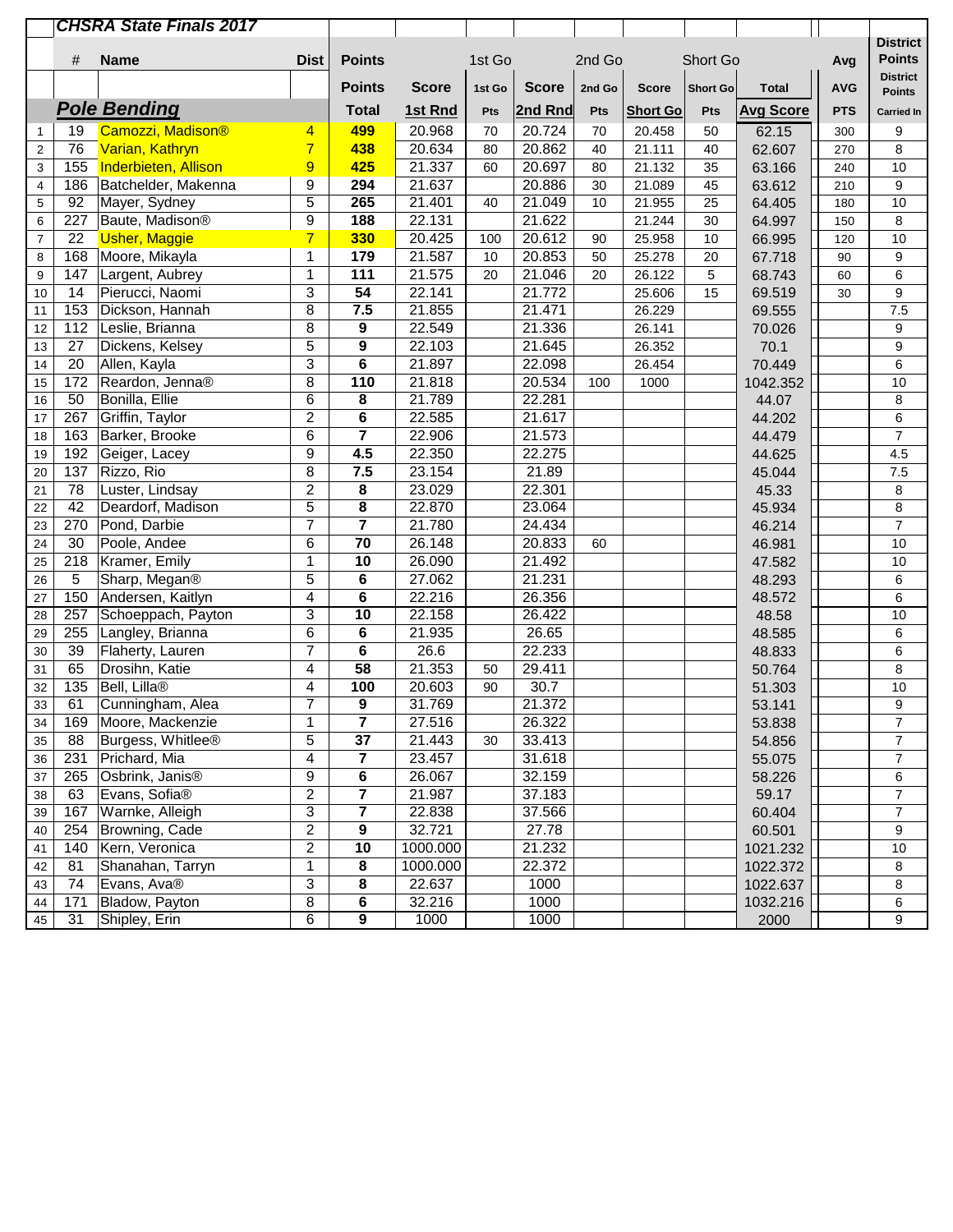|                         |                | <b>CHSRA State Finals 2017</b> |                |                |              |        |              |        |                 |                 |                  |                 |                                   |
|-------------------------|----------------|--------------------------------|----------------|----------------|--------------|--------|--------------|--------|-----------------|-----------------|------------------|-----------------|-----------------------------------|
|                         |                |                                |                |                |              |        |              |        |                 |                 |                  |                 | <b>District</b>                   |
|                         | #              | <b>Name</b>                    | <b>Dist</b>    | <b>Points</b>  |              | 1st Go |              | 2nd Go |                 | Short Go        |                  | Avg<br>เงกก จาก | <b>Points</b><br><b>E FIIVALO</b> |
|                         |                |                                |                |                |              |        |              |        |                 |                 |                  |                 | <b>District</b>                   |
|                         |                |                                |                | <b>Points</b>  | <b>Score</b> | 1st Go | <b>Score</b> | 2nd Go | <b>Score</b>    | <b>Short Go</b> | <b>Total</b>     | <b>AVG</b>      | <b>Points</b>                     |
|                         |                | <b>Girls Cutting</b>           |                | <b>Total</b>   | 1st Rnd      | Pts    | 2nd Rnd      | Pts    | <b>Short Go</b> | Pts             | <b>Avg Score</b> | <b>PTS</b>      | <b>Carried In</b>                 |
| 1                       | 44             | <b>Strohl, Taylor</b>          | 6              | 489            | 148          | 90     | 144          | 65     | 143             | 25              | 435              | 300             | 9                                 |
| $\sqrt{2}$              | 60             | <b>Justice, Breann</b>         | 3              | 413            | 145          | 30     | 144.5        | 80     | 145             | 40              | 434.5            | 255             | 8                                 |
| 3                       | 247            | Marchini, Mia®                 | 9              | 411            | 146.5        | 70     | 143          | 40     | 145             | 40              | 434.5            | 255             | $\,6$                             |
| $\overline{\mathbf{4}}$ |                | 276 Scalzo, Payton             | 8              | 370            | 150          | 100    | 135          |        | 147             | 50              | 432              | 210             | $10$                              |
| 5                       | 36             | Moore, Lucy                    | $\overline{2}$ | 265.5          | 145.5        | 45     | 142          | 15     | 142             | 17.5            | 429.5            | 180             | $\,8\,$                           |
| 6                       |                | 150 Andersen, Kaitlyn          | 4              | 320            | 146          | 60     | 147          | 100    | 135             |                 | 428              | 150             | 10                                |
| $\overline{7}$          |                | 212 Morgan, Savanna            | 3              | 159            | 143          | 5      | 138          |        | 145             | 40              | 426              | 105             | 9                                 |
| $\bf 8$                 | 40             | Ferrante, Josie                | $\overline{7}$ | 199            | 147          | 80     | 140          |        | 139             | 5               | 426              | 105             | $\boldsymbol{9}$                  |
| 9                       | 78             | Luster, Lindsay                | $\overline{2}$ | 144            | 145.5        | 45     | 134          |        | 144             | 30              | 423.5            | 60              | $\boldsymbol{9}$                  |
| 10                      | 193            | Minton, Masey                  | 1              | 40.5           | 142          |        | 138          |        | 142             | 17.5            | 422              | 15              | 8                                 |
| 11                      | 219            | Hawkins, Frankie               | $\overline{2}$ | 35             | 141          |        | 140          |        | 141             | 10              | 422              | 15              | $10$                              |
| 12                      | 65             | Drosihn, Katie                 | 4              | 74             | 139          |        | 144          | 65     | 136             |                 | 419              |                 | 9                                 |
| 13                      |                | 192 Geiger, Lacey              | 9              | 9              | 141          |        | 140          |        | 137             |                 | 418              |                 | $\boldsymbol{9}$                  |
| 14                      | 98             | Lopez, Payton                  | 8              | 8              | 141          |        | 140          |        | 129             |                 | 410              |                 | 8                                 |
| 15                      | 235            | Stuhaan, Romey                 | 6              | 46             | 140          |        | 143          | 40     | 0               |                 | 283              |                 | 6                                 |
| 16                      | $\overline{7}$ | Noblitt, Sadie                 | $\overline{7}$ | 10             | 140          |        | 139          |        |                 |                 | 279              |                 | 10                                |
| 17                      | 42             | Deardorf, Madison              | 5              | 10             | 139          |        | 140          |        |                 |                 | 279              |                 | $10$                              |
| 18                      | 135            | Bell, Lilla®                   | 4              | $\overline{7}$ | 139          |        | 139          |        |                 |                 | 278              |                 | $\overline{7}$                    |
| 19                      | 238            | Wilbur, Hailey                 | 3              | $\overline{7}$ | 140          |        | 137          |        |                 |                 | 277              |                 | $\overline{7}$                    |
| 20                      | 286            | Reinthaler, Macey              | 3              | 5              | 139          |        | 138          |        |                 |                 | 277              |                 | 5                                 |
| 21                      |                | 254 Browning, Cade             | $\overline{2}$ | 5              | 138          |        | 139          |        |                 |                 | 277              |                 | $\overline{5}$                    |
| 22                      |                | 213 Morgan, Hunter             | 3              | 10             | 140          |        | 136          |        |                 |                 | 276              |                 | 10                                |
| 23                      | 157            | Griffith, Devin <sup>®</sup>   | 1              | 7              | 136          |        | 140          |        |                 |                 | 276              |                 | $\overline{7}$                    |
| 24                      |                | 214 Hawkes, Madison            | 4              | 6              | 142          |        | 133          |        |                 |                 | 275              |                 | 6                                 |
| 25                      | 53             | Gajdos, Riley                  | $\overline{7}$ | 7              | 142          |        | 133          |        |                 |                 | 275              |                 | $\boldsymbol{7}$                  |
| 26                      | 31             | Shipley, Erin                  | 6              | 5              | 137          |        | 138          |        |                 |                 | 275              |                 | 5                                 |
| 27                      |                | 112 Leslie, Brianna            | 8              | 99             | 130          |        | 145          | 90     |                 |                 | 275              |                 | $\boldsymbol{9}$                  |
| 28                      |                | 257 Schoeppach, Payton         | $\overline{3}$ | 6              | 136          |        | 138          |        |                 |                 | 274              |                 | 6                                 |
| 29                      | 197            | Alosi, Jessica                 | 1              | 50             | 130          |        | 143          | 40     |                 |                 | 273              |                 | 10                                |
| 30                      | 76             | Varian, Kathryn                | $\overline{7}$ | 8              | 142          |        | 130          |        |                 |                 | 272              |                 | $\,8\,$                           |
| 31                      | 39             | Flaherty, Lauren               | $\overline{7}$ | 6              | 134          |        | 138          |        |                 |                 | 272              |                 | 6                                 |
| 32                      | 252            | Farkas, Makayla                | 9              | 15             | 143          | 5      | 128          |        |                 |                 | 271              |                 | 10                                |
| 33                      | 12             | Steagall, Hannah               | 6              | 8              | 136          |        | 135          |        |                 |                 | 271              |                 | $\bf 8$                           |
| 34                      | 45             | Summers, Joleen <sup>®</sup>   | 6              | 22             | 129          |        | 142          | 15     |                 |                 | 271              |                 | $\overline{7}$                    |
| 35                      | 285            | Fowler, Regan                  | $\overline{7}$ | 5              | 142          |        | 128          |        |                 |                 | 270              |                 | 5                                 |
| 36                      | 10             | Poole, Bailee                  | 6              | 10             | 133          |        | 136          |        |                 |                 | 269              |                 | $10$                              |
| 37                      | 11             | Cadwell, Kelsey                | 5              | 7              | 140          |        | 127          |        |                 |                 | 267              |                 | $\overline{7}$                    |
| 38                      | 49             | Mahallati, Faith               | 5              | 8              | 138          |        | 129          |        |                 |                 | 267              |                 | $\bf 8$                           |
| 39                      | 117            | Richardson, Riley              | 8              | 6              | 130          |        | 136          |        |                 |                 | 266              |                 | 6                                 |
| 40                      |                | 265 Osbrink, Janis®            | 9              | 8              | 128          |        | 136          |        |                 |                 | 264              |                 | 8                                 |
| 41                      | 69             | Machado, Emily                 | $\overline{2}$ | 6              | 127          |        | 134          |        |                 |                 | 261              |                 | 6                                 |
| 42                      |                | 284   McComas, Bennett®        | 8              | 7              | 132          |        | 127          |        |                 |                 | 259              |                 | $\boldsymbol{7}$                  |
| 43                      |                | 258 Gutsch, Jordan             | $\overline{2}$ | $\overline{7}$ | 128          |        | 123          |        |                 |                 | 251              |                 | $\overline{7}$                    |
| 44                      | 107            | Wood, McKenna                  | 4              | 28             | 144          | 20     | 0            |        |                 |                 | 144              |                 | $\,8\,$                           |
| 45                      | 278            | Dancer, Haley                  | $\mathbf 1$    | $\overline{9}$ | $\pmb{0}$    |        | 133          |        |                 |                 | 133              |                 | 9                                 |
|                         |                |                                |                |                |              |        |              |        |                 |                 |                  |                 |                                   |
|                         |                |                                |                |                |              |        |              |        |                 |                 |                  |                 |                                   |